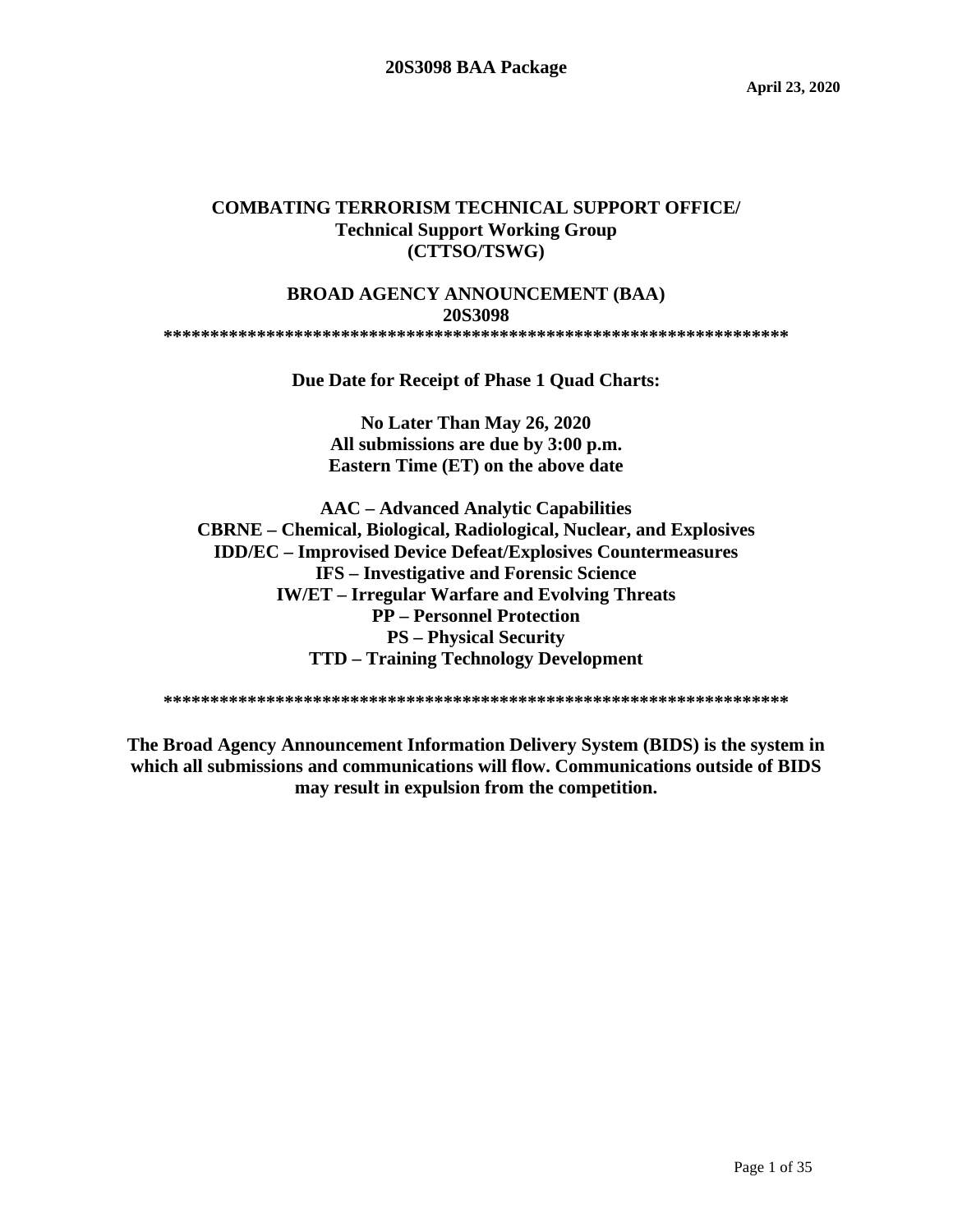# **TABLE OF CONTENTS**

| 2.3. PROHIBITION ON CONTRACTING FOR CERTAIN TELECOMMUNICATIONS AND VIDEO SURVEILLANCE SERVICES OR |  |
|---------------------------------------------------------------------------------------------------|--|
|                                                                                                   |  |
|                                                                                                   |  |
|                                                                                                   |  |
|                                                                                                   |  |
|                                                                                                   |  |
|                                                                                                   |  |
|                                                                                                   |  |
|                                                                                                   |  |
|                                                                                                   |  |
|                                                                                                   |  |
|                                                                                                   |  |
|                                                                                                   |  |
|                                                                                                   |  |
|                                                                                                   |  |
|                                                                                                   |  |
|                                                                                                   |  |
|                                                                                                   |  |
|                                                                                                   |  |
|                                                                                                   |  |
|                                                                                                   |  |
|                                                                                                   |  |
|                                                                                                   |  |
|                                                                                                   |  |
|                                                                                                   |  |
|                                                                                                   |  |
|                                                                                                   |  |
|                                                                                                   |  |
|                                                                                                   |  |
|                                                                                                   |  |
|                                                                                                   |  |
|                                                                                                   |  |
|                                                                                                   |  |
|                                                                                                   |  |
|                                                                                                   |  |
|                                                                                                   |  |
|                                                                                                   |  |
|                                                                                                   |  |
|                                                                                                   |  |
|                                                                                                   |  |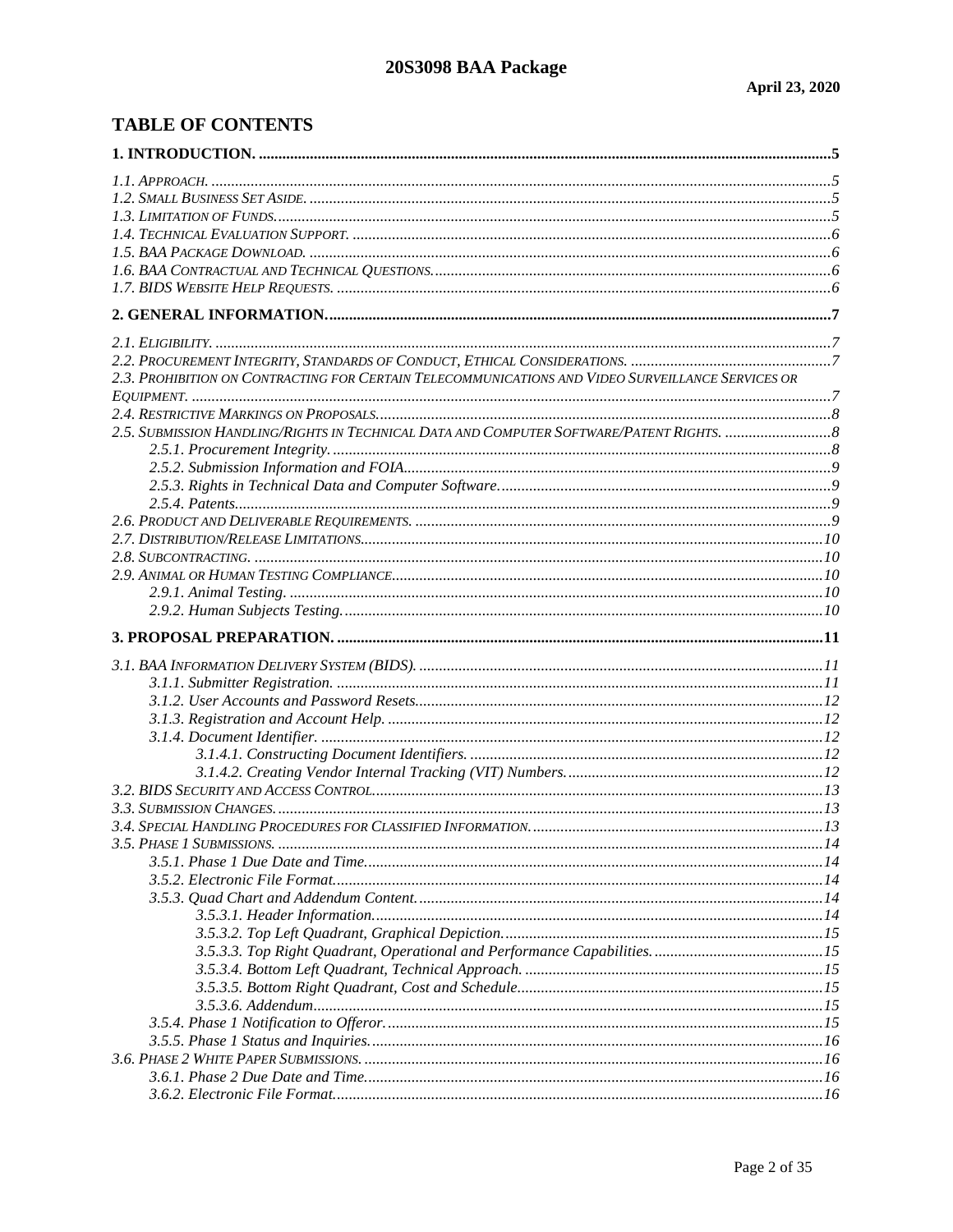| 3.7.6.1.8. Established Catalog or Market Prices/Prices Set By Law or Regulation.  26 |  |
|--------------------------------------------------------------------------------------|--|
|                                                                                      |  |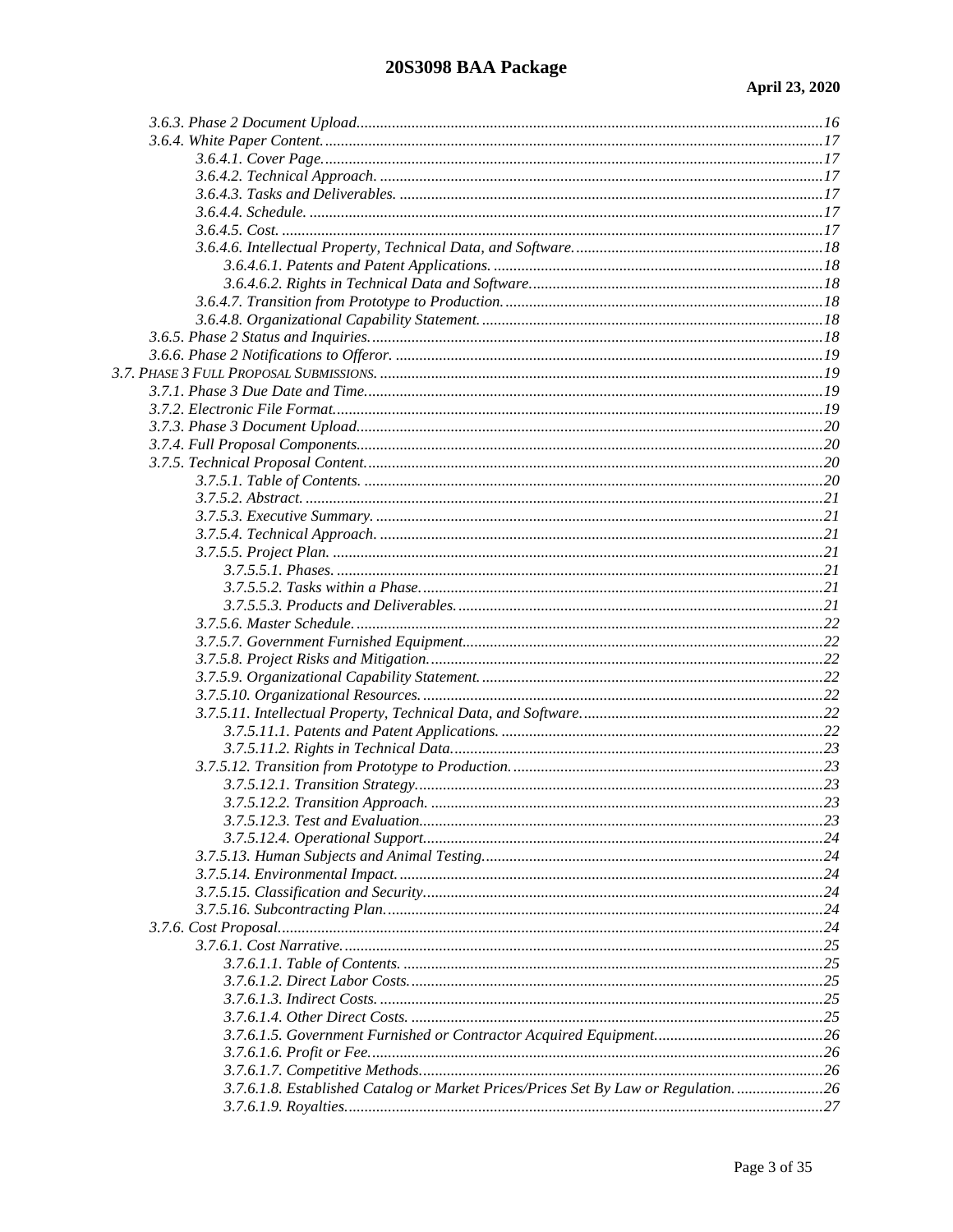# 20S3098 BAA Package

Remainder of this page intentionally left blank.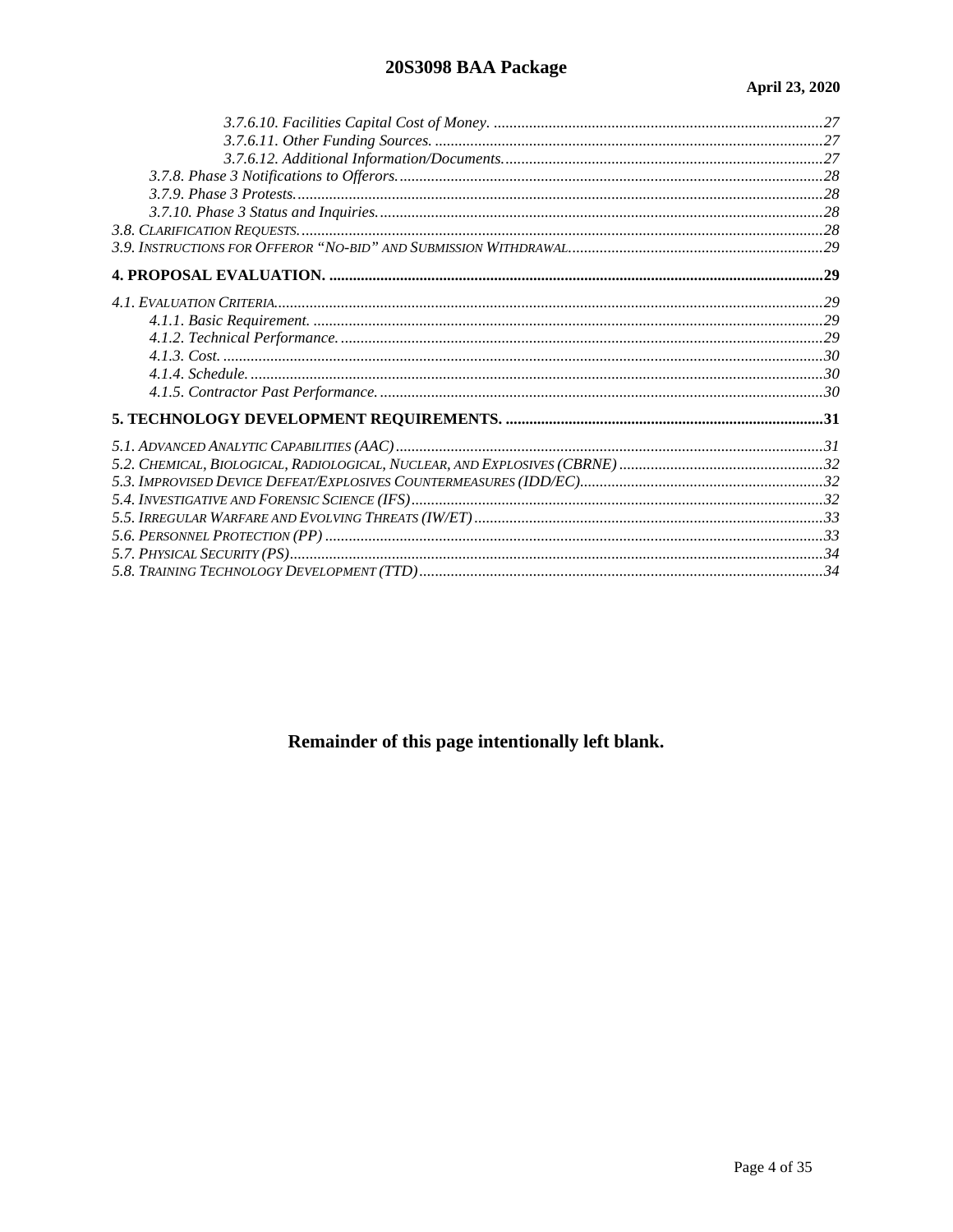# **1. INTRODUCTION.**

<span id="page-4-0"></span>This is a Combating Terrorism Technical Support Office (CTTSO) Broad Agency Announcement (BAA) issued under the provisions of paragraph 6.102(d)(2)(i) of the Federal Acquisition Regulation (FAR) to provide for the competitive selection of research proposals. Contracts based on responses to this BAA are considered to be the result of full and open competition and in full compliance with the provisions of Public Law (PL) 98-369 Section 2701, "The Competition in Contracting Act." **Awards for submissions under this BAA are planned for Fiscal Year (FY) 2021. No contract awards will be made until appropriated funds are available from which payment for contract purposes can be made.**

[NOTE: Persons submitting proposals are advised that only the Contracting Officer can obligate the Government to any agreement involving expenditure of Government funds.]

### <span id="page-4-1"></span>**1.1. Approach.**

A three-phased proposal selection process will be used for this BAA to minimize cost and effort for prospective offerors:

- Phase 1 will consist of the solicitation, receipt, and evaluation of a one-page Quad Chart and a one-page addendum.
- Phase 2 will consist of the solicitation, receipt, and evaluation of a White Paper and applies to only those submissions that have been accepted in Phase 1.
- Phase 3 will consist of the solicitation, receipt, and evaluation of a Full Proposal and applies to only those submissions that have been accepted in Phase 2. Based on the priority of critical requirements and the availability of funding, Phase 1 submissions can be selected for Phase 3 without a Phase 2 submission.

Clarifications to White Papers and Full Proposals may be requested.

### <span id="page-4-2"></span>**1.2. Small Business Set Aside.**

The Government encourages nonprofit organizations, educational institutions, small businesses, small disadvantaged business (SDB) concerns, Historically Black Colleges and Universities (HBCU), Minority Institutions (MI), women-owned businesses, and Historically Underutilized Business zone enterprises as well as large businesses and Government laboratories to submit research proposals for consideration and/or to join others in submitting proposals; however, no portion of the BAA will be set aside for these special entities because of the impracticality of reserving discrete or severable areas of research and development (R&D) in any specific requirement area.

### <span id="page-4-3"></span>**1.3. Limitation of Funds.**

The Government intends to incrementally fund Cost Reimbursement contracts awarded from this BAA as provided by FAR 52.232-22, "Limitation of Funds." Most contracts awarded are anticipated to be 12 to 24 months in duration and at times may include additional 6 to12 month option(s). To facilitate incremental funding, submissions shall include the cost and schedule by a task-phased structure with clear exit criteria, and shall be inclusive of all work to complete the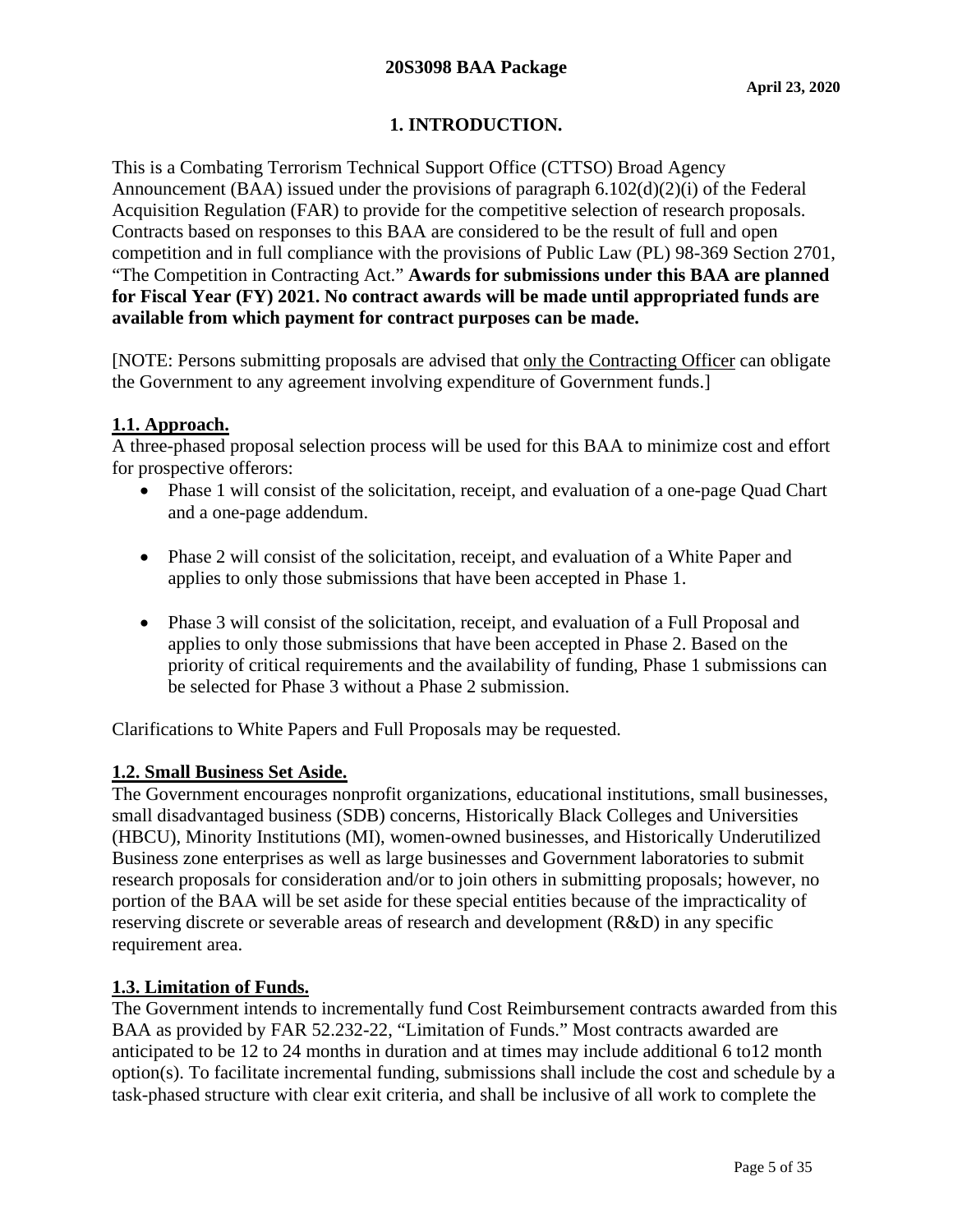effort including any options. It is anticipated that the entire effort will be negotiated with the initial contract award.

[NOTE: Based upon the availability of funding, the Government may have to partially fund Fixed Price contracts in accordance with DFAR 252.232-7007, "Limitation of Government's Obligation." In such cases, milestone payments will need to be a part of the full proposal. Applicability of this issue will be stated in the email asking for a Phase 3 proposal.]

# <span id="page-5-0"></span>**1.4. Technical Evaluation Support.**

It is the intent of this office to use contractor support personnel in the review, evaluation, and administration of all submissions for this BAA. All contractor support personnel will have access to proprietary data and shall certify that they: (1) will not disclose any information pertaining to this solicitation including any submissions, the identity of any submitters, or any other information relative to this BAA; and (2) have no financial interest in any submissions evaluated, reviewed, and administered. Submissions and information received in response to this BAA constitutes permission to disclose that proposal data to certified evaluators under these conditions.

### <span id="page-5-1"></span>**1.5. BAA Package Download.**

This BAA Package can be downloaded electronically in its entirety from CTTSO BAA Information Delivery System (BIDS), [https://bids.cttso.gov/,](https://bids.cttso.gov/) under Resources. Registration is not required to download the BAA package; however, BIDS registration is required to upload a response to the BAA.

### <span id="page-5-2"></span>**1.6. BAA Contractual and Technical Questions.**

All contractual and technical questions regarding this BAA, including the published requirements and instructions, must be posted via either the *BAA and Requirement Questions* feature, accessible from the [BIDS](https://bids.cttso.gov/) homepage via *[Have a Question?](https://bids.cttso.gov/Help/DisplayHelpIndex)*, or emailed to [BIDSHelp@cttso.gov.](mailto:BIDSHelp@cttso.gov) No other office personnel will acknowledge, forward, or respond to any inquiries received in any manner concerning the BAA. All questions must be received no later than 10 days before Phase 1 Quad Charts are due. Contractual questions and answers will be posted periodically under BAA Questions. Offerors are encouraged to periodically review *BAA Questions*, accessible from the [BIDS](https://bids.cttso.gov/) homepage via *[Have a Question?](https://bids.cttso.gov/Help/DisplayHelpIndex)*.

### <span id="page-5-3"></span>**1.7. BIDS Website Help Requests.**

For technical help using BIDS, submit questions to [BIDSHelp@cttso.gov](mailto:BIDSHelp@cttso.gov) or by using the button located under *[Have a Question?](https://bids.cttso.gov/Help/DisplayHelpIndex)*. Include a valid email address, your BIDS username, and a detailed description of the question or concern in the comments block. [BIDS](https://bids.cttso.gov/) provides other valuable resources, such as *Doing Business with the Government*. Reference documents noted in this BAA, such as the Quad Chart Sample and CTTSO Cost Proposal Template, are available for download under *Resources* on the homepage menu bar.

A list of BIDS FAQs can be found in the *[Have a Question?](https://bids.cttso.gov/Help/DisplayHelpIndex)* section of [BIDS.](https://bids.cttso.gov/)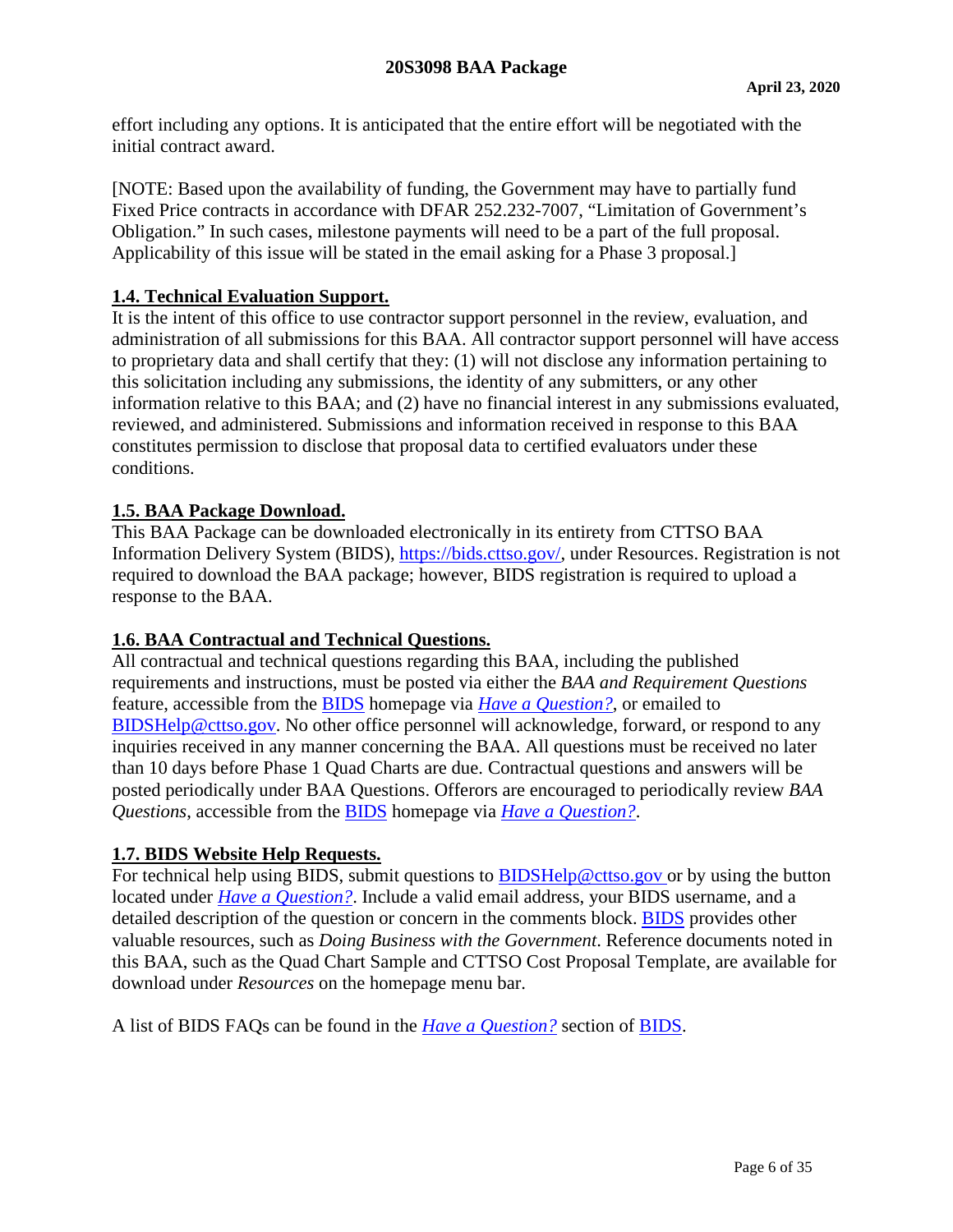# **2. GENERAL INFORMATION.**

<span id="page-6-0"></span>This section includes information applicable to all awards under this BAA.

# <span id="page-6-1"></span>**2.1. Eligibility.**

To be eligible for contract award, a responsible offeror must meet certain minimum standards pertaining to financial solvency and resources, ability to comply with the performance schedule, prior record of satisfactory performance, integrity, organization, experience, operational controls, technical skills, facilities, and equipment. See FAR 9.104.

• All offerors must be registered in the System for Award Management (SAM) database prior to award at [https://www.sam.gov.](https://www.sam.gov/)

Other helpful information is provided under *Doing Business with the Government* on the [BIDS](https://bids.cttso.gov/) homepage.

### <span id="page-6-2"></span>**2.2. Procurement Integrity, Standards of Conduct, Ethical Considerations.**

Certain post-employment restrictions on former federal officers and employees exist including special Government employees (Section 207 of Title 18, United States Code (U.S.C.)). If a prospective offeror believes that a conflict of interest exists, the offeror should make this known to the Contracting Officer for resolution before time and effort are expended in preparing a proposal.

#### <span id="page-6-3"></span>**2.3. Prohibition on Contracting for Certain Telecommunications and Video Surveillance Services or Equipment.**

FAR provision 52.204-24 applies to all BAA requirements. The full text of FAR provision 52.204-24 is below. All contracts awarded from the BAA will include related FAR clauses 52.204-25 and 52.244-6.

#### **52.204-24 Representation Regarding Certain Telecommunications and Video Surveillance Services or Equipment (AUG 2019)**

(a) *Definitions.* As used in this provision-

*Covered telecommunications equipment or services, Critical technology,* and *Substantial or essential component* have the meanings provided in clause 52.204-25, Prohibition on Contracting for Certain Telecommunications and Video Surveillance Services or Equipment.

(b) *Prohibition.* Section 889(a)(l)(A) of the John S. McCain National Defense Authorization Act for Fiscal Year 2019 (Pub. L. 115-232) prohibits the head of an executive agency on or after August 13, 2019, from procuring or obtaining or extending or renewing a contract to procure or obtain, any equipment, system, or service that uses covered telecommunications equipment or services as a substantial or essential component of any system, or as critical technology as part of any system. Contractors are not prohibited from providing -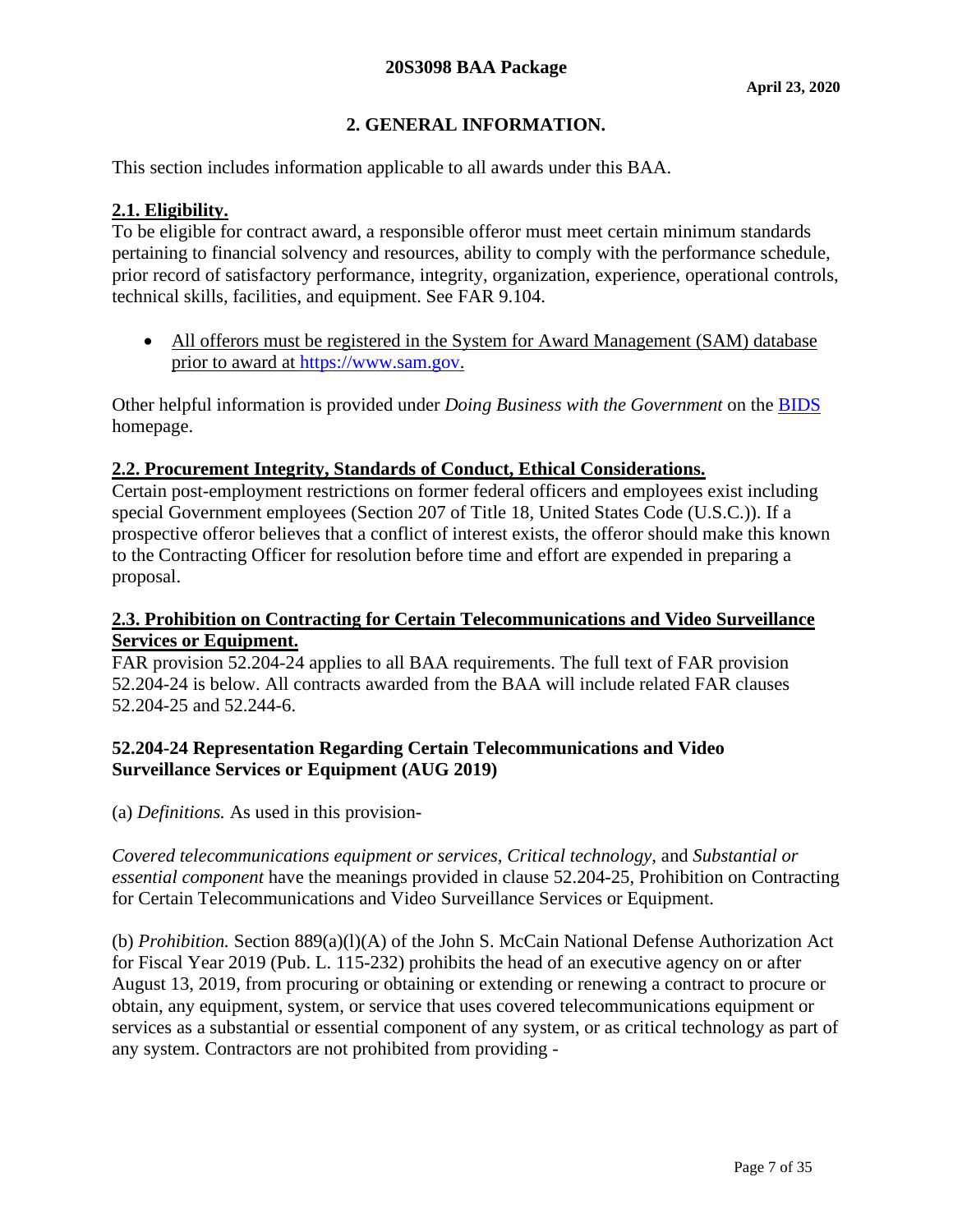(1) A service that connects to the facilities of a third-party, such as backhaul, roaming, or interconnection arrangements; or

(2) Telecommunications equipment that cannot route or redirect user data traffic or permit visibility into any user data or packets that such equipment transmits or otherwise handles.

(c) *Representation.* The Offeror represents that -

It [ ] will, [ ] will not provide covered telecommunications equipment or services to the Government in the performance of any contract, subcontract or other contractual instrument resulting from this solicitation.

(d) *Disclosures.* If the Offeror has responded affirmatively to the representation in paragraph (c) of this provision, the Offeror shall provide the following information as part of the offer-

(1) All covered telecommunications equipment and services offered (include brand; model number, such as original equipment manufacturer (OEM) number, manufacturer part number, or wholesaler number: and item description, as applicable);

(2) Explanation of the proposed use of covered telecommunication equipment and services and any factors relevant to determining if such use would be permissible under the prohibition in paragraph (b) of this provision;

(3) For services, the entity providing the covered telecommunication services (include entity name, unique entity identifier, and Commercial and Government Entity (CAGE) code, if known); and

(4) For equipment, the entity that produced the covered telecommunications equipment (include entity name, unique entity identifier, CAGE code, and whether the entity was the OEM or a distributor, if known).

(End of provision)

#### <span id="page-7-0"></span>**2.4. Restrictive Markings on Proposals.**

All proposals should clearly indicate content disclosure limitations. Submissions can be marked as "Proprietary" or words to that effect; however, markings such as "Company Confidential" or other phrases that could be confused with national security classifications shall not be used. All paragraphs that contain proprietary information must be clearly marked. The Contracting Officer may challenge proprietary markings if they are not substantiated.

#### <span id="page-7-2"></span><span id="page-7-1"></span>**2.5. Submission Handling/Rights in Technical Data and Computer Software/Patent Rights.**

#### **2.5.1. Procurement Integrity.**

The Government shall comply with FAR 3.104 in its treatment of information submitted in response to this BAA solicitation and marked with the individual's or company's legend.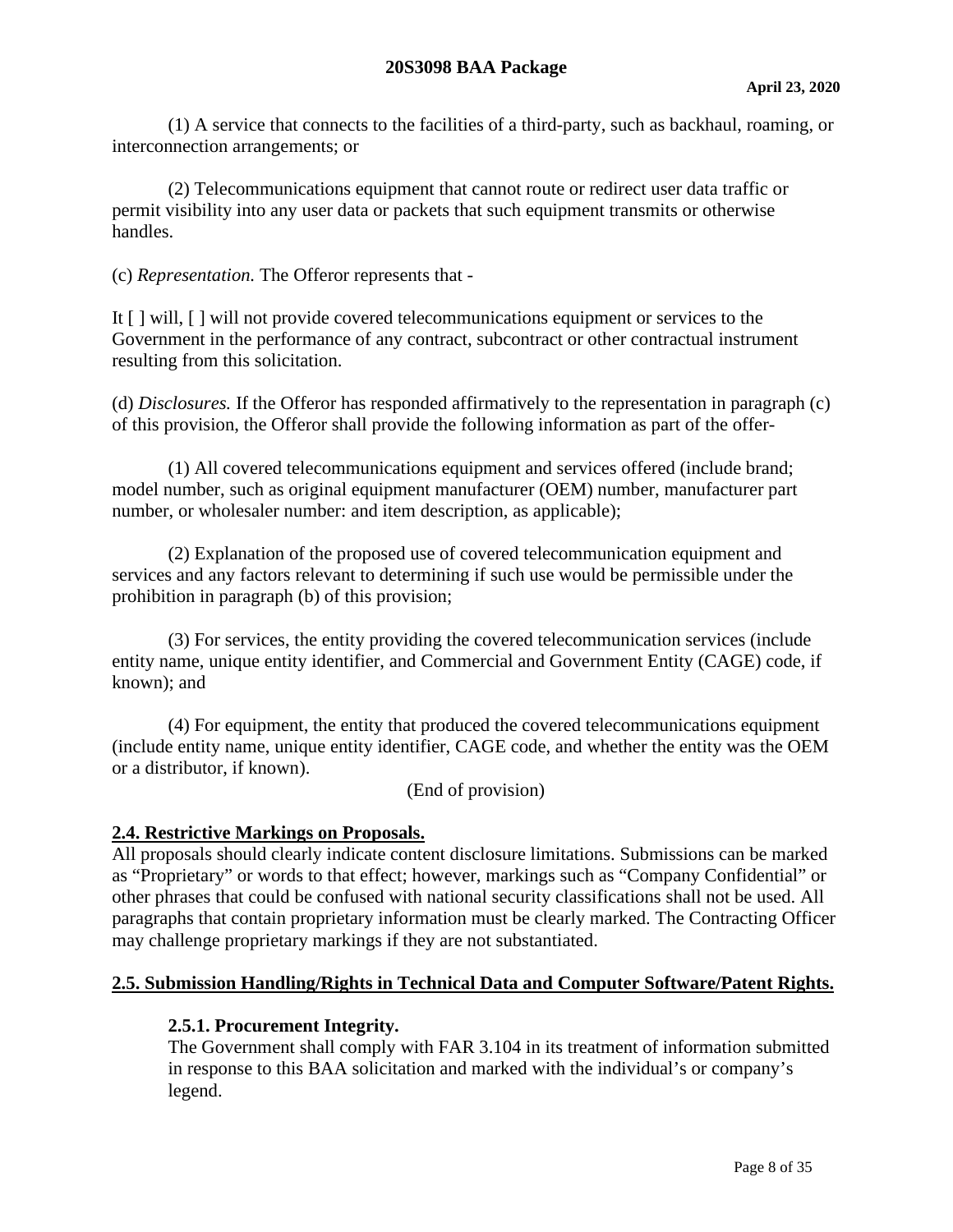# <span id="page-8-0"></span>**2.5.2. Submission Information and FOIA.**

Records or data bearing a restrictive legend can be included in the proposal. However, the offeror is cautioned that portions of the proposal are subject to release under the terms of the Freedom of Information Act (FOIA), 5 U.S.C. § 552, as amended. In accordance with FOIA regulations, the offeror will be afforded the opportunity to comment on, or object to, the release of proposal information.

# <span id="page-8-1"></span>**2.5.3. Rights in Technical Data and Computer Software.**

Rights in technical data and computer software and software documentation provided in the proposal are treated in accordance with the Department of Defense Federal Acquisition Regulation Supplement (DFARS) 252.227-7016, "Rights in Bid and Proposal Information." Rights in technical data, and computer software and computer software documentation in the resultant contract shall be in accordance with DFARS 252.227-7013 (regarding technical data) and DFARS Section 252.227-7014 (regarding computer software and software documentation). Both clauses (DFARS sections 252.227-7013 and 252.227-7014) will be included in any noncommercial contract exceeding the simplified acquisition threshold. Table 1 contains these and related clauses that may be included in the contract.

| <b>Table 1. Contract Clauses</b> |                                                                 |  |  |
|----------------------------------|-----------------------------------------------------------------|--|--|
| <b>DFARS</b>                     | <b>Title</b>                                                    |  |  |
| 252.227-7013                     | Rights in Technical Data – Noncommercial Items                  |  |  |
| 252.227-7014                     | Rights in Noncommercial Computer Software and                   |  |  |
|                                  | Noncommercial Computer Software Documentation                   |  |  |
| 252.227-7016                     | Rights in Bid and Proposal Information                          |  |  |
| 252.227-7017                     | Identification and Assertion of Use, Release, or Disclosure     |  |  |
|                                  | Restrictions                                                    |  |  |
| 252.227-7019                     | Validation of Asserted Restrictions - Computer Software         |  |  |
| 252.227-7025                     | Limitations on the Use or Disclosure of Government-Furnished    |  |  |
|                                  | <b>Information Marked with Restrictive Legends</b>              |  |  |
| 252.227-7027                     | Deferred Ordering of Technical Data or Computer Software        |  |  |
| 252.227-7028                     | Technical Data or Computer Software Previously Delivered to the |  |  |
|                                  | Government                                                      |  |  |
| 252.227-7030                     | <b>Technical Data - Withholding of Payment</b>                  |  |  |
| 252.227-7037                     | Validation of Restrictive Markings on Technical Data            |  |  |

### <span id="page-8-2"></span>**2.5.4. Patents.**

Patents in existence and patent applications pending at the time of the proposal, which relate to the proposed effort, shall be identified in the White Paper and Full Proposal in accordance with the clauses above.

### <span id="page-8-3"></span>**2.6. Product and Deliverable Requirements.**

All proposal phases shall include the costs for products and data deliverable requirements. Minimum data (report) requirements include Monthly Status Reports (MSRs), meeting minutes and a Final Technical Report even if the research is to be continued under a follow-on contract or contract option. MSRs document program, technical, and financial status. The Final Technical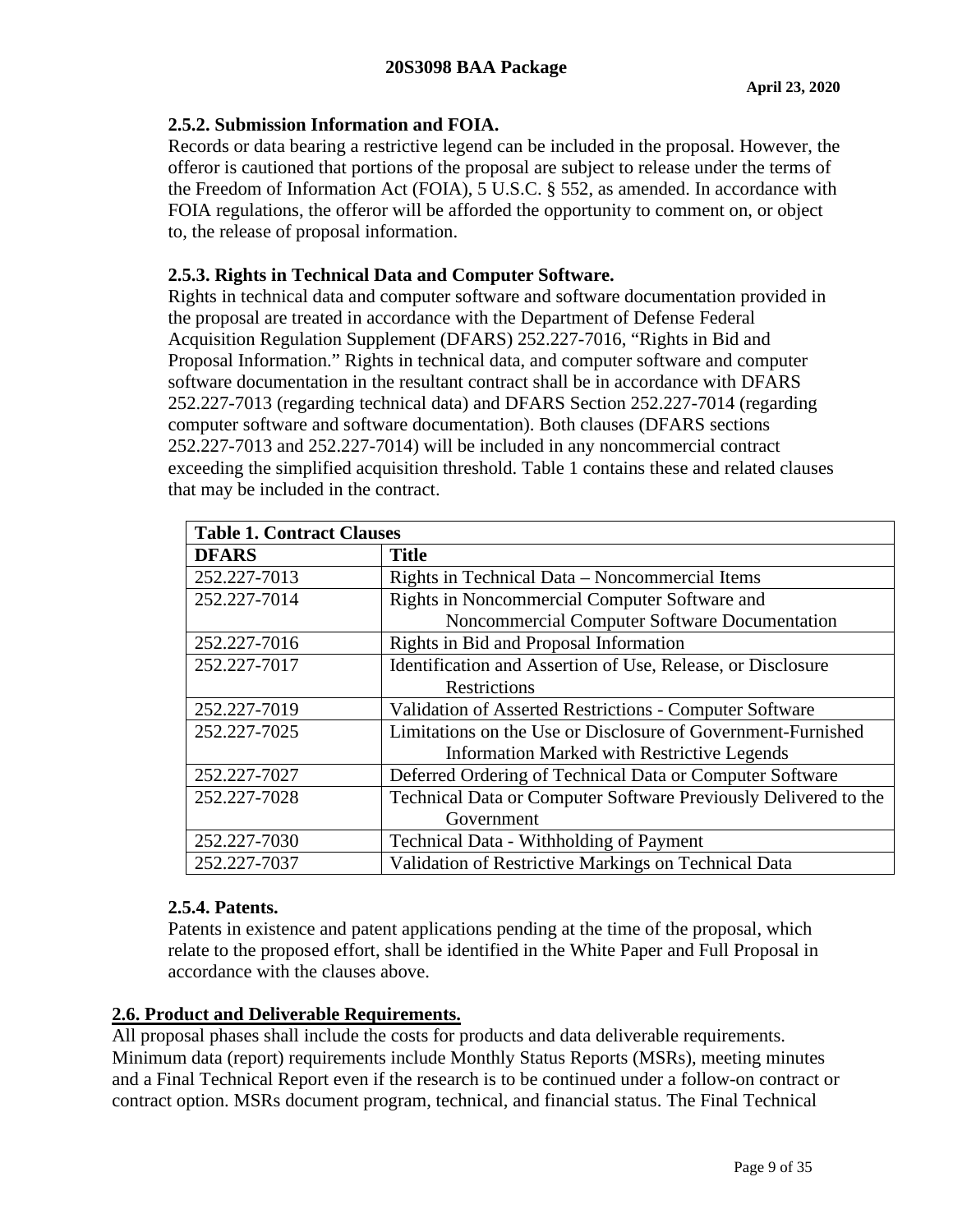#### **20S3098 BAA Package**

Report summarizes the project and associated tasks at the conclusion of each contract. Include MSRs, the Final Technical Report, and any products and deliverables specific to the performance of the proposed effort (e.g., system specification). The Government will provide the offeror with a full listing of data deliverables (i.e., Contract Data Requirements List) in the request for Phase 3 Full Proposal. Additional products and deliverables could include prototype hardware, software, or systems; test plans; test and technical reports; technical data; specifications; requirements documents; computer programs or software; user manuals; drawings; or other products and data. The number, types, and preparation instructions for products and deliverables will be specified in the contract.

#### <span id="page-9-0"></span>**2.7. Distribution/Release Limitations.**

The offeror should be aware that all resulting contracts or other awards will contain release limitations for all data resulting from the effort in accordance with DFARS 252.204-7000. This includes products, data, information, and services to be performed. The contractor shall protect all data and information from disclosure, and shall not release any data or information by any method of dissemination without prior Government approval.

#### <span id="page-9-1"></span>**2.8. Subcontracting.**

Pursuant to Section 8(d) of the Small Business Act (15 U.S.C. § 637(d)), it is the policy of the Government to enable small business and small disadvantaged business concerns to be considered fairly as subcontractors to contractors performing work or rendering services as prime contractors or subcontractors under Government contracts, and to assure that prime contractors and subcontractors carry out this policy.

### <span id="page-9-2"></span>**2.9. Animal or Human Testing Compliance.**

The contractor shall comply with all laws and regulations governing the use of animals or human subjects in research projects. Information regarding compliance requirements for using humans and animals in testing is also available on BIDS under Resources.

#### <span id="page-9-3"></span>**2.9.1. Animal Testing.**

Any contract resulting from this BAA that potentially involves the testing of animals shall include the following language:

Any contractor performing research on warm blooded vertebrate animals shall comply with the Laboratory Animal Welfare Act of 1966, as amended, 7 U.S.C. §§ 2131 - 2159, and the regulations promulgated thereunder by the Secretary of Agriculture in 9 C.F.R. Parts 1 through 4, pertaining to the care, handling, and treatment of vertebrate animals held or used for research, teaching, or other activities supported by Federal contract awards. In addition, the contractor shall comply with the provisions of Department of Defense Instruction (DoDI) 3216.01, as implemented by SECNAVINST 3900.38C, and DFARS 252.235-7002, "Animal Welfare," which is incorporated into this contract.

### <span id="page-9-4"></span>**2.9.2. Human Subjects Testing.**

Any contract resulting from this BAA that potentially involves the use of human subjects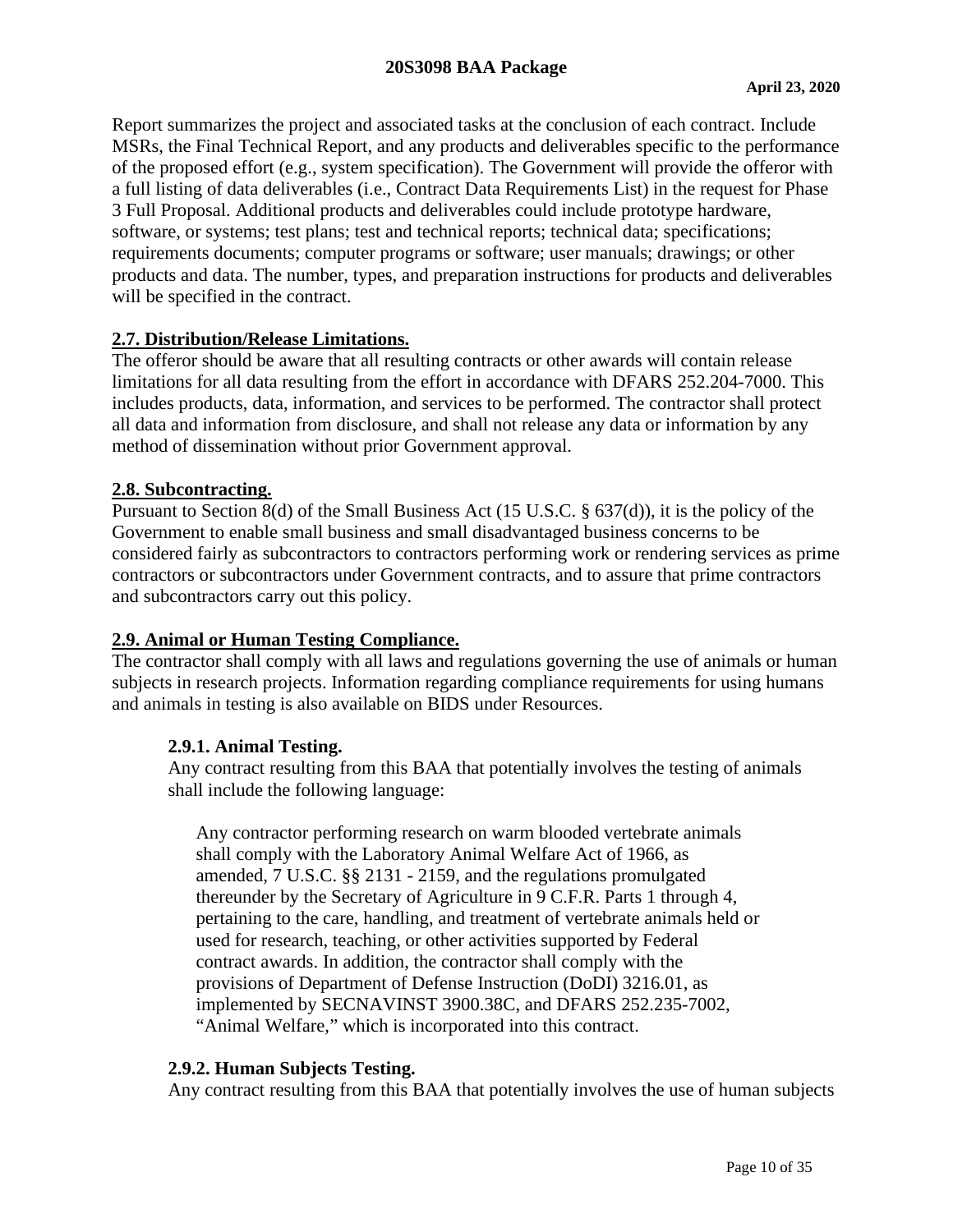in the research or study shall include the following language:

The contractor shall comply with all regulations promulgated by the Office of the Secretary of Defense in 32 C.F.R. Part 219, pertaining to the protection of human subjects. In addition, the contractor shall comply with the provisions of DoDI 3216.02. If human subjects are to be used at any time during the project, the contractor shall have a Federal assurance that is acceptable to CTTSO before involving human subjects. Additionally, the protocol shall be approved by a Federally-assured Institutional Review Board (IRB) office named in the institution's assurance. The contractor shall prepare these documents and shall ensure that they are on file with CTTSO prior to the start of research involving human subjects. Collaborators with the contractor, to include IRBs, shall also comply with regulations to protect human subjects for both classified and unclassified research. The contractor shall report all changes in the protocol or consent form to the CTTSO Contracting Officer's Representative as they occur. Release of initial and follow-up funding will be contingent upon initial and continuing reviews, and to other IRB and component requirements.

# **3. PROPOSAL PREPARATION.**

<span id="page-10-0"></span>This section provides information and instructions for the preparation and submission of all phases under this BAA. All submissions must meet these requirements including format, content, and structure, and must include all specified information to avoid disqualification, submission rejection, or delays in evaluation.

### <span id="page-10-1"></span>**3.1. BAA Information Delivery System (BIDS).**

[BIDS](https://bids.cttso.gov/) at<https://bids.cttso.gov/> is used: (1) to provide public access to the BAA package; (2) to collect all unclassified submissions; and (3) to collect placeholder records for all classified submissions. BIDS also provides submission progress tracking, evaluation comment collection, and results notification back to the submitter.

#### <span id="page-10-2"></span>**3.1.1. Submitter Registration.**

A BIDS submitter registration is required to respond to this BAA. A new BIDS system was activated on February 15, 2020. All vendors who had register before this date, must re-register in the system. Registrations should reflect the offeror's contracting or business authority. The username, created by the offeror, must be unique and is used for BIDS log in and submission tracking. Registration acceptance for submitters is automatic, but takes several seconds to be recognized by BIDS. A success email will be sent to indicate that the username and account are accepted. BIDS is email dependent and uses the registration email as the single point of contact (POC) for all notifications associated with the BAA. This email address should be monitored frequently during the BAA process for the notices. Submitters should periodically check status in their account, not receiving a notification email does not constitute grounds to appeal an evaluation decision. Spam blockers and other email security software may cause a notification email to be rejected; check your account. Email addresses included in the submissions or any other data field in BIDS will not be used for contact and notification purposes.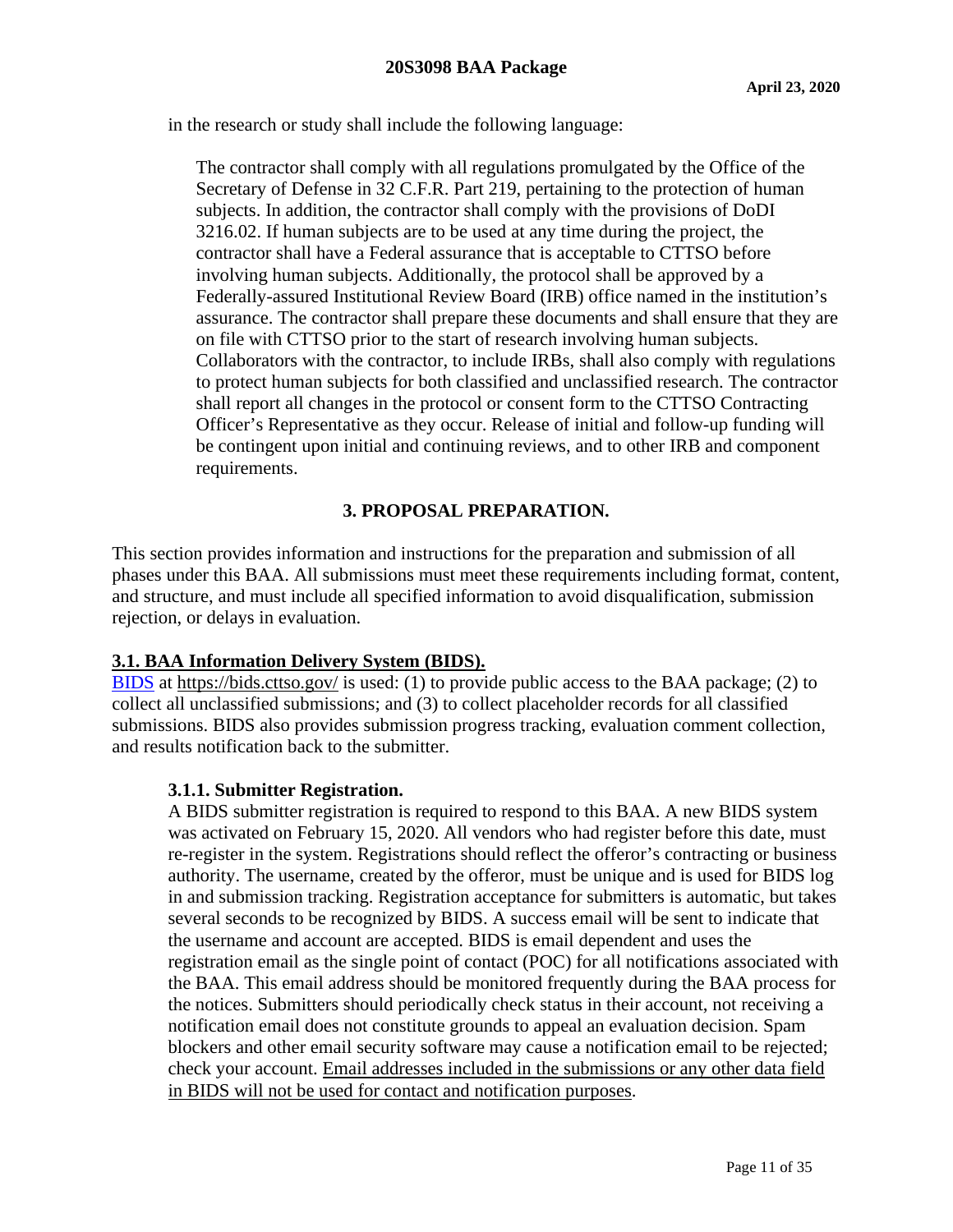### <span id="page-11-0"></span>**3.1.2. User Accounts and Password Resets.**

Registration account information such as the POC, email, and password can be updated after log in. The *Forgot your Password?* link on the BIDS login page allows registered users with a valid username to automatically reset a password. The system will verify the account username and email and then send a new password to that email.

# <span id="page-11-1"></span>**3.1.3. Registration and Account Help.**

BIDS help requests can be emailed to BIDS administrators at [BIDSHelp@cttso.gov](mailto:BIDSHelp@cttso.gov) or submitted via the button located on the *[Have a Question?](https://bids.cttso.gov/Help/DisplayHelpIndex)* page.

### <span id="page-11-2"></span>**3.1.4. Document Identifier.**

The offeror shall include the document identifier in the header of each submission. Document identifiers must match the BIDS submission record and should be constructed *before* upload to BIDS.

# <span id="page-11-3"></span>**3.1.4.1. Constructing Document Identifiers.**

Document identifiers, auto-generated in part by BIDS, are based on Subgroup, the requirement number, the username, and a Vendor Internal Tracking (VIT) number. The underlined portion of the sample shown in Table 2 depicts the segment automatically formed by BIDS.

| CB-1112-ABCCORP-10703JT-QC |                                                   |  |  |
|----------------------------|---------------------------------------------------|--|--|
| <b>From Sample</b>         | <b>Document Identifier Component</b>              |  |  |
| CВ                         | subgroup designation - from BAA                   |  |  |
| 1112                       | requirement number - from BAA                     |  |  |
| <b>ABCCORP</b>             | username - from BIDS registration                 |  |  |
| 10703JT-QC                 | VIT number - any alphanumeric combination         |  |  |
|                            | (with no special characters or spaces) created by |  |  |
|                            | the submitter for (submitter) tracking purposes   |  |  |
|                            | along with the <b>document type suffix</b>        |  |  |

# **Table 2. Sample Document Identifier and Components Definition**

# <span id="page-11-4"></span>**3.1.4.2. Creating Vendor Internal Tracking (VIT) Numbers.**

VIT numbers are unique identifiers created by submitters and entered in the submission record during the upload process. VIT numbers can be any alphanumeric combination (no special characters or spaces) chosen by the submitter plus a suffix indicating the document type. BIDS enforces unique VIT numbers and will not allow the submission record to be saved if the VIT number has already been used. Table 3 provides sample VIT numbering formats for each document type.

| <b>Document Type</b>              | <b>Auto-generated by BIDS</b> | VITH       |
|-----------------------------------|-------------------------------|------------|
| Quad Chart $+1$ -page<br>addendum | CB-1112-ABCORP                | 10703JT-QC |
| White Paper                       | CB-1112-ABCORP                | 10703JT-WP |
| <b>Full Proposal</b>              | $CB-1112-ABCORP$              | 10703JT-FP |

**Table 3. Sample VIT Numbers for an Accepted Submission**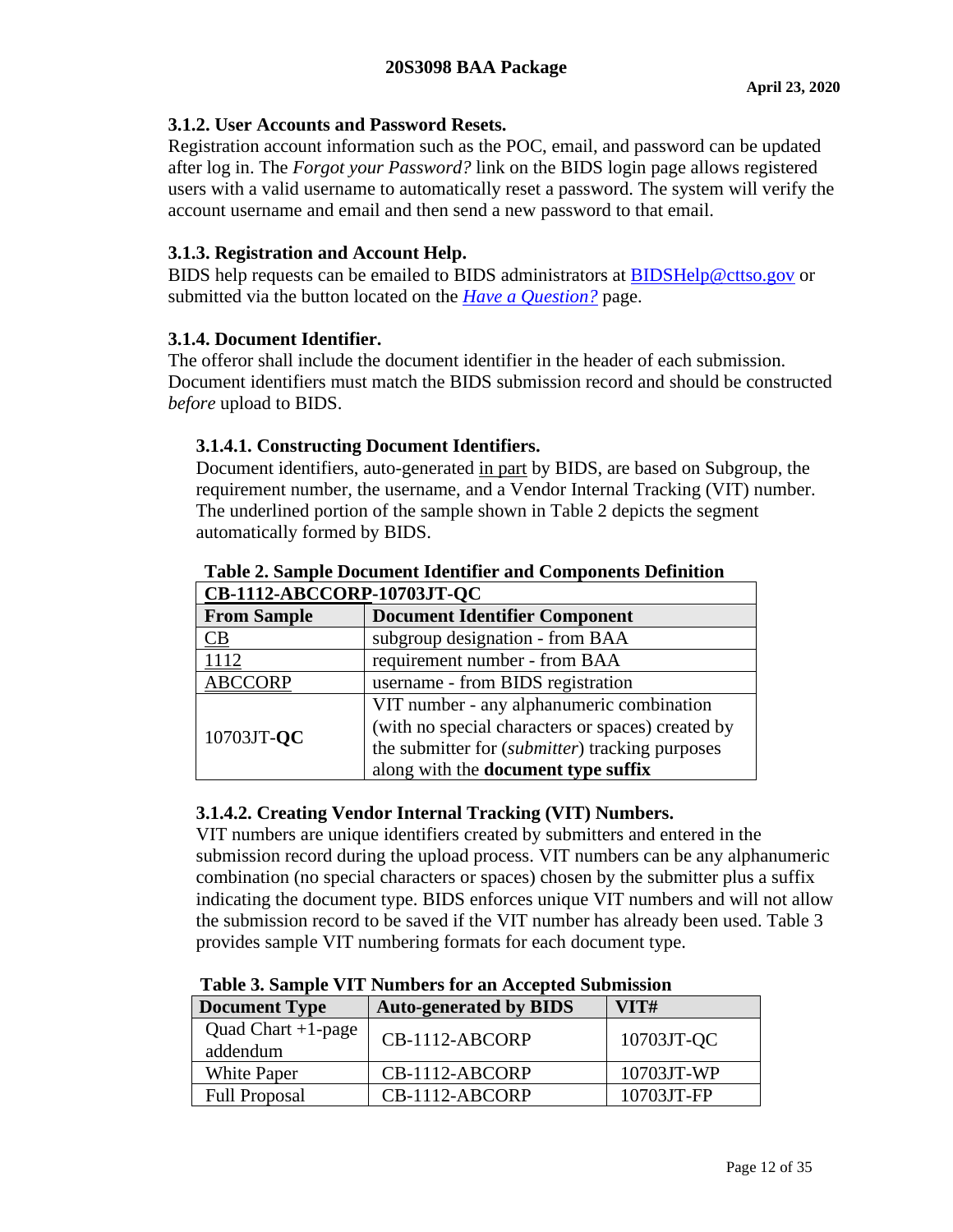Offerors uploading more than one submission to the same requirement shall create unique identifiers by adding a numbered sequence to the document type suffix. Table 4 offers sample VIT number formats for multiple submissions to the same requirement.

| <b>Submission</b>                                                      | <b>Auto-generated by</b>      | VIT# Sample 1 | VIT#            |
|------------------------------------------------------------------------|-------------------------------|---------------|-----------------|
| #                                                                      | <b>BIDS</b>                   |               | Sample 2*       |
| Submission 1                                                           | $\overline{CB-1112-ABCORP}$   | 10703JT-QC1   | QC <sub>1</sub> |
| Submission 2                                                           | $\overline{CB-1112-ABCORP}$   | 10703JT-QC2   | QC <sub>2</sub> |
|                                                                        | Submission 3   CB-1112-ABCORP | 10703JT-QC3   | OC <sub>3</sub> |
| * NOTE: If the submitter does not require an internal tracking number, |                               |               |                 |
| use the document type designation.                                     |                               |               |                 |

**Table 4. Sample VIT Numbers for Multiple Submissions to the Same Requirement**

### <span id="page-12-0"></span>**3.2. BIDS Security and Access Control.**

All data uploaded to BIDS is secure from public view and download. All submissions will be considered proprietary/source selection sensitive and protected accordingly. The documents can only be reviewed by the registrant and authorized Government and contractor representatives with no conflict of interest.

### <span id="page-12-1"></span>**3.3. Submission Changes.**

Changes to uploaded submissions are permitted up to the closing date and time. If a modification is required, update the original file in the source application and save. Convert to an acceptable format (detailed below) if applicable. In BIDS, open the submission record under **Previously Uploaded Proposals**. Only submissions with the **Update Proposal** status can be modified. Changes can be made after clicking on the submission link. Click on the trash icon to delete the old file. Use **Choose File** to select the revised document. Click **Save Proposal** to save the changes. Documents cannot be edited online through the BIDS interface. File names must contain no spaces or special characters. Ensure the file size does not exceed the prescribed limits. To completely remove a submission from consideration, select **Delete Proposal**. Changes after the submission due date and time are not permitted.

### <span id="page-12-2"></span>**3.4. Special Handling Procedures for Classified Information.**

If a submission contains classified information, the offeror must first create a placeholder record in BIDS with an unclassified cover page attachment. Identify in the placeholder document that the submission cannot be uploaded due to classification and include the method of delivery (hand-carried, secure fax, secure mail, etc.) as well as the tracking number, if applicable. The BIDS Document Identifier must be clearly identified on the mailed document(s). Classified responses (up to SECRET) must be appropriately and clearly marked (including all paragraphs and pages containing the subject data), packaged, and shipped in accordance with classified material handling procedures and security regulations pertaining to the level of classification for that document.

To obtain mailing instructions for classified submissions, email: BIDSHelp@cttso.gov.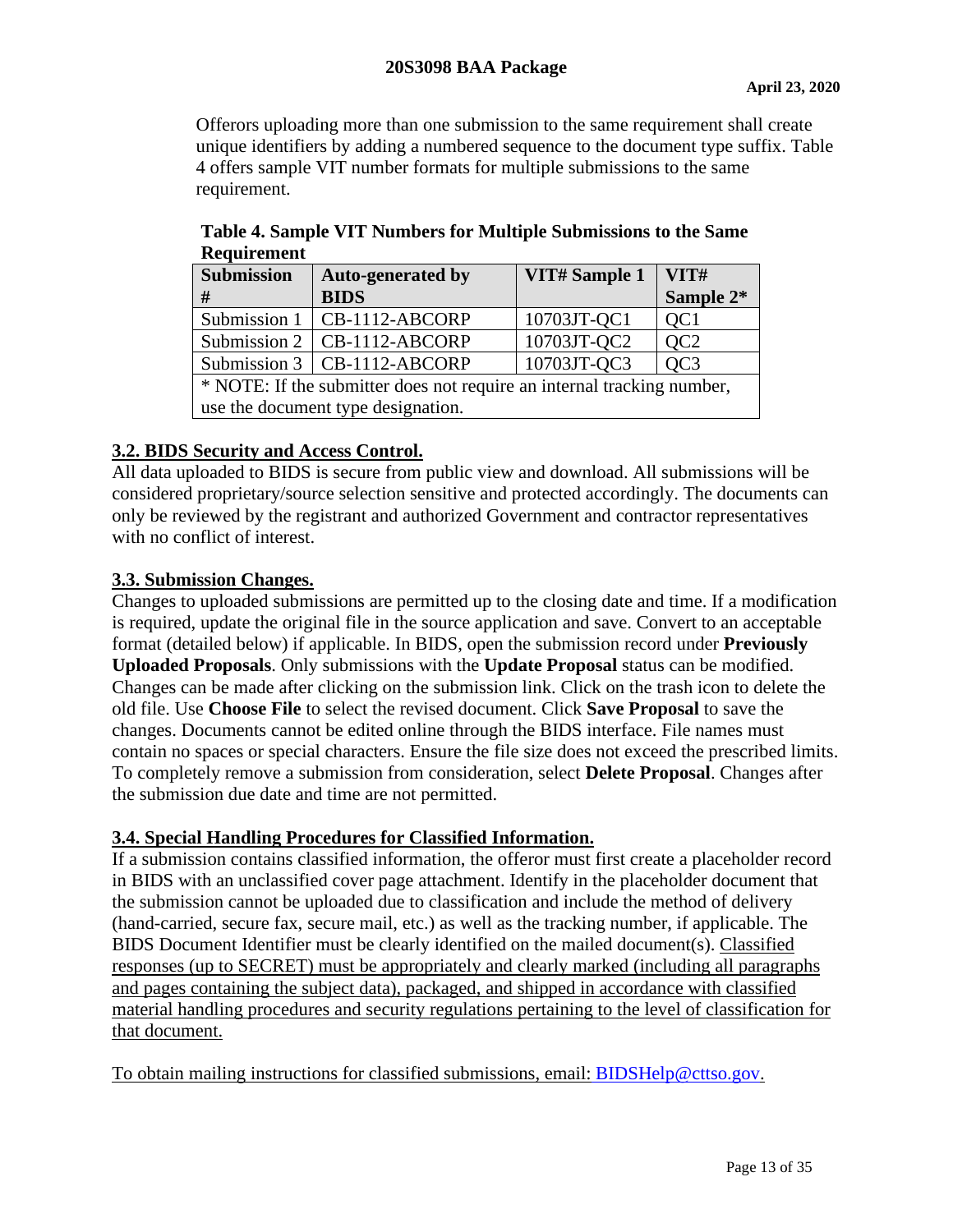Classified submissions must be received by the applicable due date and time. Classification in no way eliminates the offeror's requirement to comply with all BAA instructions.

### <span id="page-13-0"></span>**3.5. Phase 1 Submissions.**

Offerors shall prepare and upload a one-page Quad Chart and a one-page addendum in response to Phase 1 of this BAA. All pages shall be 8 ½ by 11 inches. Use Times New Roman font size 10 point or greater. Single spacing is preferred for the addendum. If more than two pages (i.e., the Quad Chart plus the addendum) are submitted, only the first two pages will be evaluated. Phase 1 submissions do not require a cover page.

### <span id="page-13-1"></span>**3.5.1. Phase 1 Due Date and Time.**

All unclassified Quad Charts *must be received electronically through BIDS* **no later than 1500 (3:00 p.m.) Eastern Time (ET) on the date specified on the cover of this document**. Likewise, classified submissions must be received by the same due date and time. Offerors must create a placeholder record in BIDS with an unclassified cover page attachment. Refer to section 3.4. of this BAA for instructions on classified submissions. BIDS does not allow proposals to be uploaded or classified placeholders to be created after the closing date and time. Any proposal, regardless of classification, submitted by any other means, **or that is late, will not be considered** by the Government. Avoid the last minute rush; submit early.

# <span id="page-13-2"></span>**3.5.2. Electronic File Format.**

**The Quad Chart and addendum shall be submitted in a single file. This file must be in Portable Document Format (.pdf). Adobe Acrobat and MS Word can generate such files**. The document must be print-capable, without password, and no larger than 1024 KB. File names cannot contain spaces or special characters. Apple users must ensure the entire file name and path are free of spaces and special characters. Submissions that cannot be opened, viewed, or printed will not be considered.

[NOTE: ZIP files and other application formats, such as Microsoft Office (.docx or .pptx) are NOT acceptable.]

### <span id="page-13-3"></span>**3.5.3. Quad Chart and Addendum Content.**

A Quad Chart conveys the essence of the proposed solution for a single requirement. When preparing a submission, the offeror shall ensure that the specific criteria of the requirement are addressed, the solution is clear, and can be accomplished with the proposed technology, cost, and schedule. The Quad Chart includes a document header and four quadrants. The Quad Chart format and sample are provided on [BIDS](https://bids.cttso.gov/) under Resources.

### <span id="page-13-4"></span>**3.5.3.1. Header Information.**

Header information shall include the BAA number, the Document Identifier, and the Proposal Title. The date and company name should be included along with the appropriate document markings.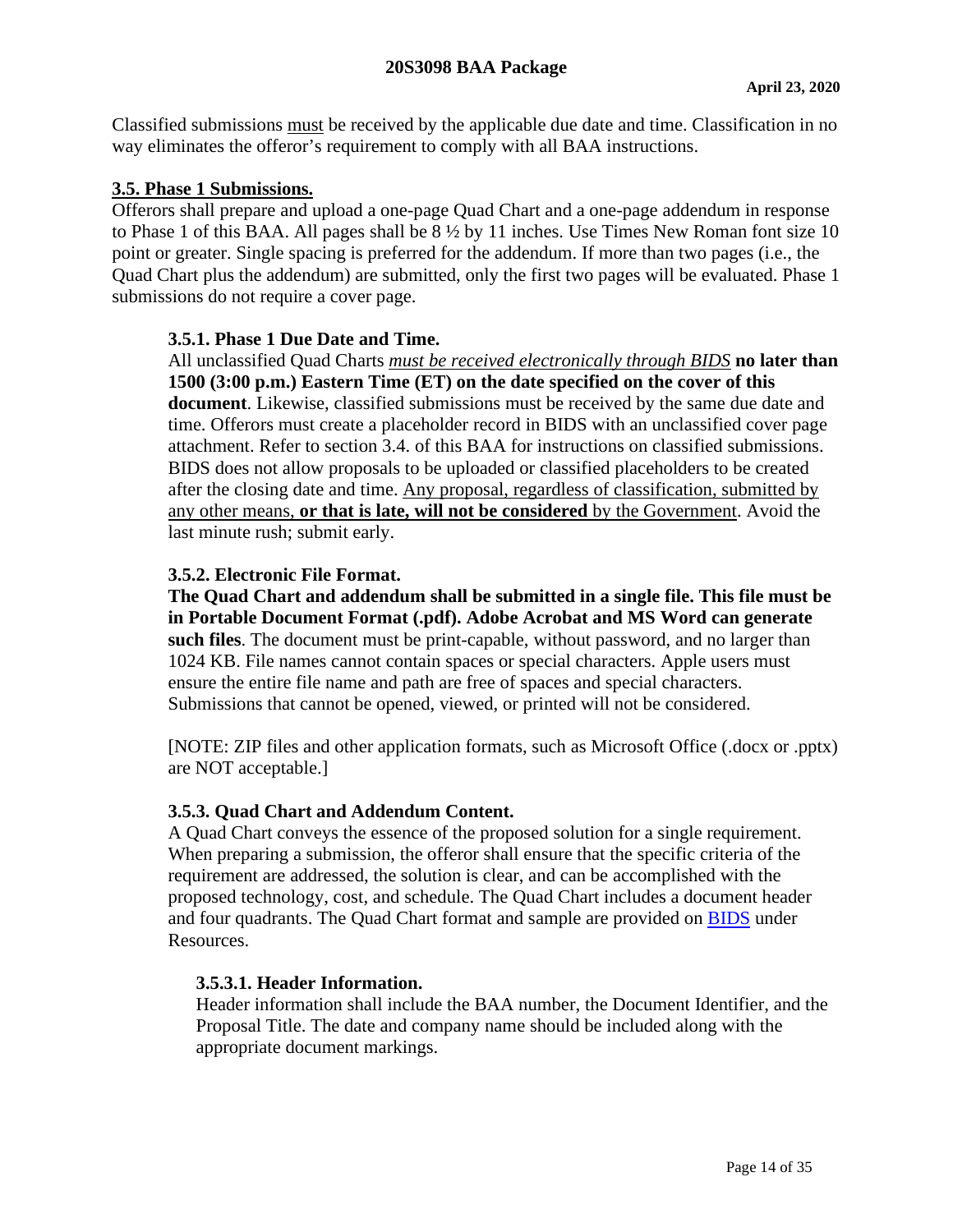# <span id="page-14-0"></span>**3.5.3.2. Top Left Quadrant, Graphical Depiction.**

The top left quadrant is a graphical depiction, photograph, or artist's concept of the proposed solution or prototype. Include labels or brief descriptive text as needed for clarification. Ideally, this will convey the prototype concept, use, capability, and any relevant size or weight relationships based on the published requirement.

# <span id="page-14-1"></span>**3.5.3.3. Top Right Quadrant, Operational and Performance Capabilities.**

The top right quadrant contains the operational and performance capabilities summary. Describe any basic, new, or enhanced capabilities the system will provide to meet the published requirement. In bullet form, list key aspects of performance, capability, operational use, relevant software or hardware specifications, and planned interface and/or compatibility.

# <span id="page-14-2"></span>**3.5.3.4. Bottom Left Quadrant, Technical Approach.**

The bottom left quadrant contains the proposed technical approach. Specifically, describe the technology involved, how it will be used to solve the problem, actions done to date, and any related ongoing efforts. Briefly describe the tasks to be performed for each phase. A bulleted list is acceptable.

# <span id="page-14-3"></span>**3.5.3.5. Bottom Right Quadrant, Cost and Schedule.**

The bottom right quadrant contains the Rough Order of Magnitude (ROM) and Schedule, Products and Deliverables, and Corporate Contact Information. ROM and Schedule shall be proposed by phase and include the cost, period of performance (POP), and exit criteria for each phase. A total cost and POP that combines all phases, all applicable data requirements and minimum data report requirements (e.g., MSR, meeting minutes, Final Technical Report, etc.) shall also be included. Products and Deliverables shall include, by phase, a list of all prototype hardware and software along with the required data as described in "Product and Deliverable Requirements" in section 2.6. of this document. Corporate contact information shall include the submitter's company name, POC, phone number, and email address. Include any significant teaming partner (contact information) relevant to the evaluation.

[NOTE: The contact information in the BIDS registration is used for all notices and contact purposes.]

### <span id="page-14-4"></span>**3.5.3.6. Addendum**

The offeror shall use the addendum to describe the technical solution in greater detail.

### <span id="page-14-5"></span>**3.5.4. Phase 1 Notification to Offeror.**

The Government will notify the offeror when a submission has been accepted or rejected. Notification of acceptance with a request to submit the next phase document will be emailed to the offeror's contracting authority as entered in the BIDS registration and will indicate the next submission type, clarification requests, and due date and time. Likewise, rejection notifications will be emailed to the address provided in the BIDS registration. **Debriefings for Phase 1 submissions will not be conducted due to the nature of BAAs.** In general, submissions are not considered for further review when they do not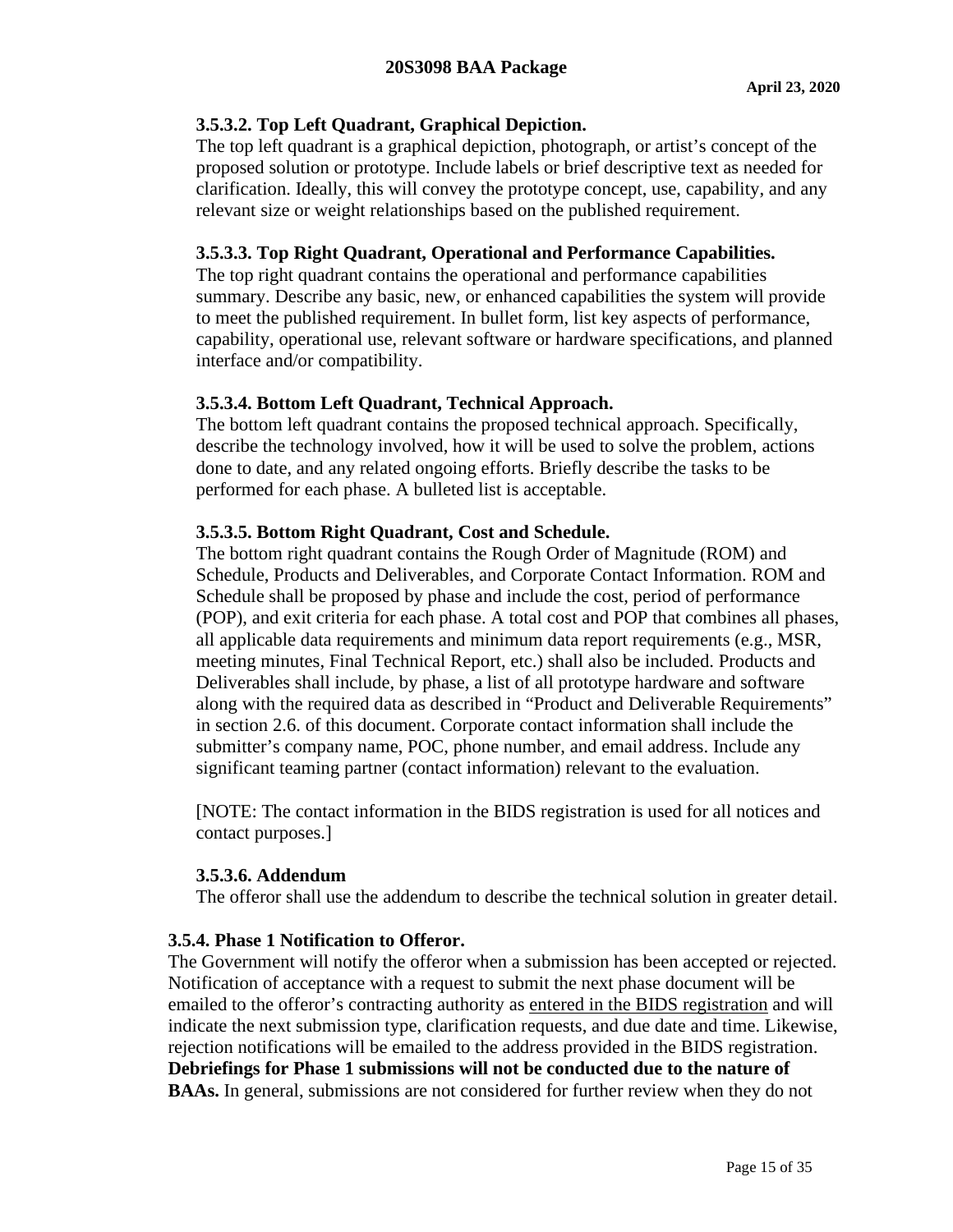meet the basic requirement, are too costly, or do not fit the mission. All Phase 1 submissions are evaluated in accordance with Section 4, Proposal Evaluation, of this BAA.

#### <span id="page-15-0"></span>**3.5.5. Phase 1 Status and Inquiries.**

Phase 1 is complete when all submissions have been accepted or rejected in accordance with this BAA. Inquiries outside of the BIDS system (e.g., phone, email, etc.) concerning the status of Phase 1 submissions will not be accepted. After BIDS log on, submitters are able to check the status of their submission(s) under **Previously Uploaded Proposals.**

#### <span id="page-15-1"></span>**3.6. Phase 2 White Paper Submissions.**

Offerors shall prepare and upload a White Paper with no more than twelve (12) pages plus a cover page in response to Phase 2 of this BAA. The cover page template is provided at the BIDS website under Resources. The cover page is excluded from the White Paper page count. All submission pages shall be 8 ½ by 11 inches, double-spaced with Times New Roman font no smaller than 10 point; all margins shall be one inch. Each page of the submission shall contain the document identifier in the document header. If the White Paper contains more than 12 pages including tables, charts, and figures, only the first 12 pages will be evaluated.

#### <span id="page-15-2"></span>**3.6.1. Phase 2 Due Date and Time.**

All unclassified White Papers must be received electronically through BIDS no later than the due date and time specified in the Phase 1 Quad Chart acceptance email. Likewise, classified submissions must be received by the same due date and time; offerors must create a placeholder record in BIDS with an unclassified cover page attachment. Refer to section 3.4. of this BAA for instructions on classified submissions. BIDS does not allow proposals to be uploaded or for classified submissions to be created after the due date and time. Any proposal, regardless of classification, submitted by any other means, **or that is late, will not be considered** by the Government.

#### <span id="page-15-3"></span>**3.6.2. Electronic File Format.**

**The White Paper shall be submitted in a single file. This file must be in Portable Document Format (.pdf). Adobe Acrobat and MS Word can generate such files**. The document must be print-capable, without password, and no larger than 2048 KB. File names cannot contain spaces or special characters. Apple users must ensure the entire file name and path are free of spaces and special characters. Submissions that cannot be opened, viewed, or printed will not be considered.

[NOTE: ZIP files and other application formats, such as Microsoft Office (.docx or .pptx) are NOT acceptable.]

#### <span id="page-15-4"></span>**3.6.3. Phase 2 Document Upload.**

To upload a next phase document use the link back to BIDS provided in the acceptance email, or log in to BIDS and navigate to **Requested Proposals** to open the accepted record. Review the checklist then click **Create Proposal** and follow the instructions.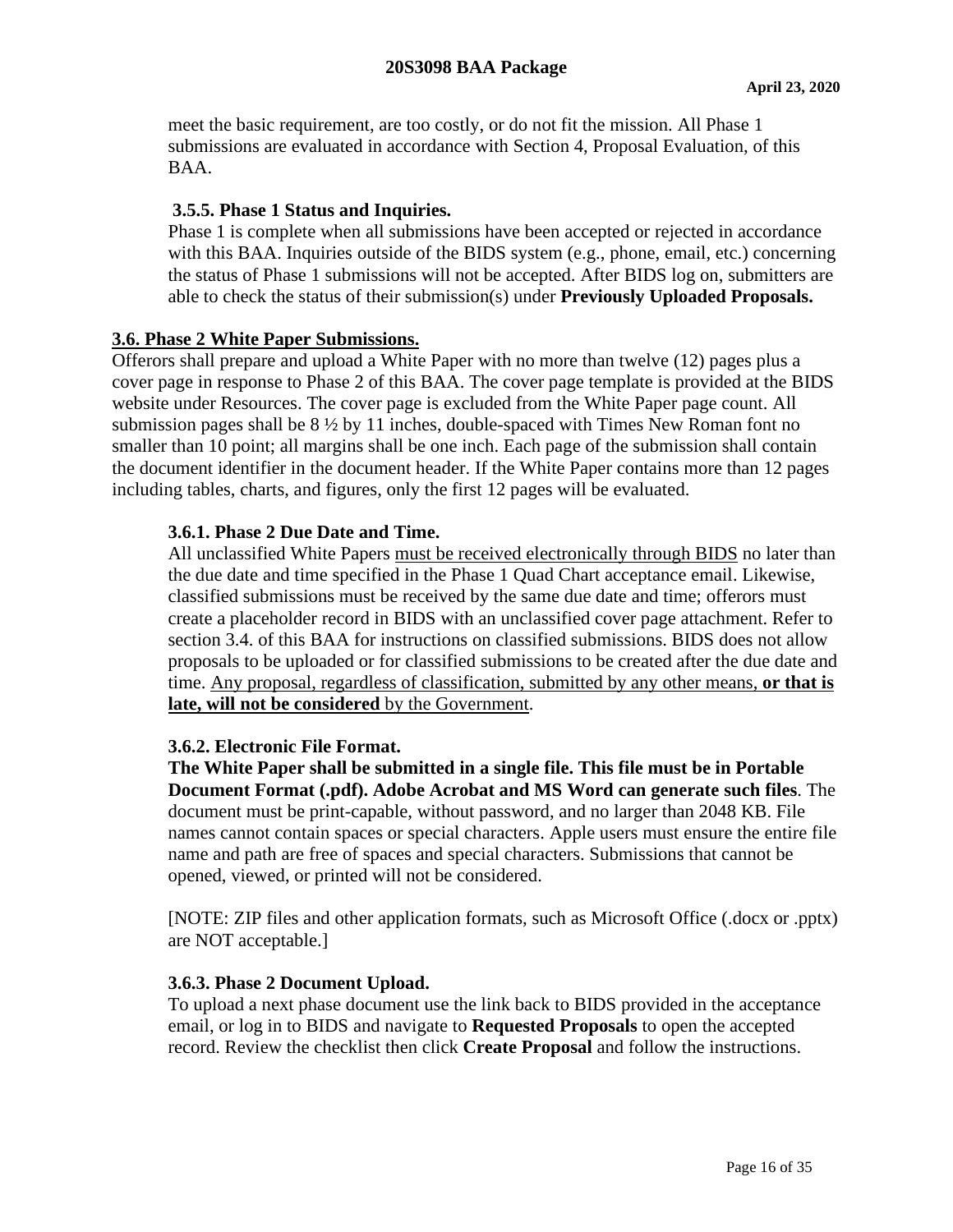#### <span id="page-16-0"></span>**3.6.4. White Paper Content.**

White Papers shall provide a description of the technical approach, the specific tasks and deliverables by phase, schedule and cost estimate by phase, intellectual property and government rights, transition planning for production, and a capability statement. The offeror shall incorporate all clarification data requests from the acceptance email into the submission. Indicate clarification entries by footnote and reference the requested item(s) in the footer area. The following White Paper sections and details are required.

#### <span id="page-16-1"></span>**3.6.4.1. Cover Page.**

A cover page template is provided [BIDS](https://bids.cttso.gov/) under *Resources*. The cover page includes necessary contractual information including the offeror's contracting POC (name, telephone number, email address, facsimile number, mailing address) and business information (Data Universal Numbering System (DUNS) number, Commercial and Government Entity (CAGE) code, business type). Include the proposed contract type, total cost, and the duration of all phases/tasks. The cover page is excluded from the page count.

#### <span id="page-16-2"></span>**3.6.4.2. Technical Approach.**

Describe the proposed solution relative to the requirement. Focus content on operational capabilities required to address the problem, the underlying theory that supports the operational capability, and suggested concept of operations. Identify end users that could be interested in the proposed solution and describe how the solution will be a benefit. Include drawings, diagrams, charts, and tables needed to explain the effort. Describe if, and where, the proposed technology/solution has been, or is being used. Identify sponsoring agency and funding resources; or if none, so state.

#### <span id="page-16-3"></span>**3.6.4.3. Tasks and Deliverables.**

Identify the proposed tasks by phase in the order of occurrence. A phase must have clear exit criteria to serve as a "go" or "no-go" decision point to proceed to the next phase. Identify work that will be performed by other organizations or agencies. Identify anticipated technical risks along with planned mitigation efforts. Indicate any Government furnished material (GFM), equipment (GFE), or information (GFI) that will be required with the task and need date; or state if none. For each phase include the exit criteria and all products and deliverables as defined in section 2.6. of this BAA. State if a phase is proposed as an option.

#### <span id="page-16-4"></span>**3.6.4.4. Schedule.**

Develop a master project schedule preferably in Gantt chart format. The schedule shall indicate the planned start and stop point for each phase with top level subordinate tasks, estimated delivery dates, and completion dates. Indicate the total project POP in months using March 30<sup>th</sup> as a notional start date through the completion date.

#### <span id="page-16-5"></span>**3.6.4.5. Cost.**

Provide the proposed, task-phased budgetary estimate inclusive of any proposed options. At a minimum, this estimate shall detail estimated labor hours and costs,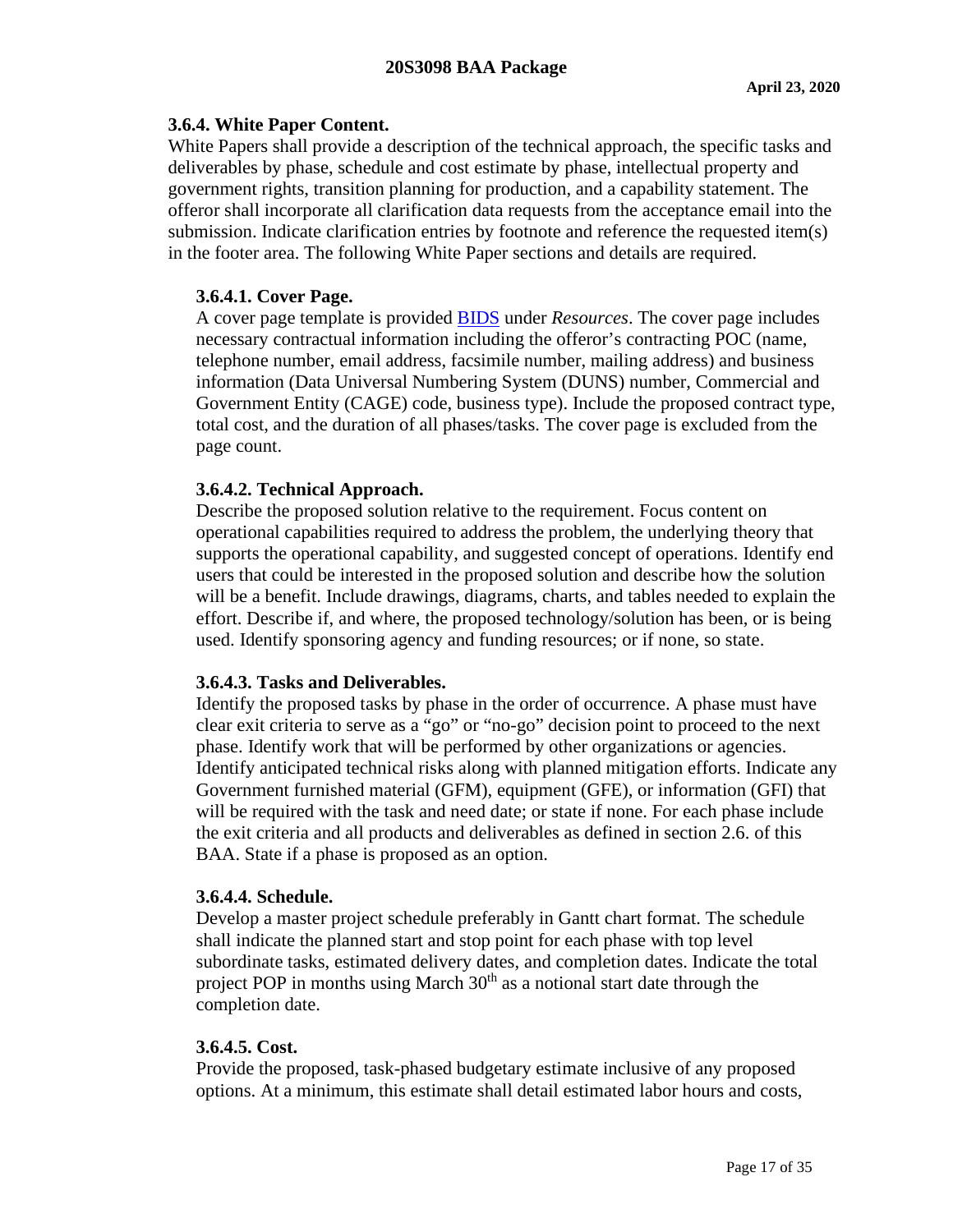anticipated material costs, product and deliverable costs (see section 2.6. of this BAA), and other costs (e.g., subcontracts, indirect rates, profit or fee rate) for each phase/task. Costs allocated to other organizations (e.g., Government testing) shall be clearly shown; or state if none. Changes in cost from those proposed in the prior submission shall be explained.

#### <span id="page-17-0"></span>**3.6.4.6. Intellectual Property, Technical Data, and Software.**

Disclose/discuss all intellectual property, technical data, and/or software rights that are intended to be used in connection with this submission. See section 2.5. of this BAA for additional information.

### <span id="page-17-1"></span>**3.6.4.6.1. Patents and Patent Applications.**

Identify any existing, applied for, or pending patents that will be used in the conduct of this effort. Provide patent number with date of issue and title or patent application number with filing date and title. Any patent or patent application that resulted from prior government funding should be identified. If no patents or patent applications are relevant, so state. See section 2.5. of this BAA for additional information.

#### <span id="page-17-2"></span>**3.6.4.6.2. Rights in Technical Data and Software.**

Identify any technical data and/or computer software that will be delivered with less than unlimited rights as prescribed in DFARS 252.227-7013 and DFARS 252.227-7014. State if unlimited rights in technical data are proposed. See section 2.5. of this BAA for additional information.

#### <span id="page-17-3"></span>**3.6.4.7. Transition from Prototype to Production.**

Describe the overall strategy to transition the results of this development effort to production once the funded effort is concluded. Briefly describe the overall strategy for transition, potential partners, transition issues to include any obvious regulatory, liability, interoperability, or financing issues. Discuss the interaction with representative users and the concept for test and evaluation by those users and follow on support of a product resulting from this effort.

#### <span id="page-17-4"></span>**3.6.4.8. Organizational Capability Statement.**

Describe the offeror's capability and/or experience in doing this type of work. Identify technical team members or principal investigators and associated expertise. If applicable, include a description of co-participants' capabilities and/or experience. State whether an agreement has been reached (or not) with the co-participants. The offeror is only required to submit past performance information in response to a request for Full Proposal.

#### <span id="page-17-5"></span>**3.6.5. Phase 2 Status and Inquiries.**

Phase 2 is complete when all submissions have been accepted or rejected in accordance with this BAA. Inquiries outside of the BIDS system (e.g., phone, email, etc.) concerning the status of White Papers will not be accepted. After login to the [BIDS website,](https://bids.cttso.gov/) submitters are able to check the status of their submission(s) under **Previously Uploaded**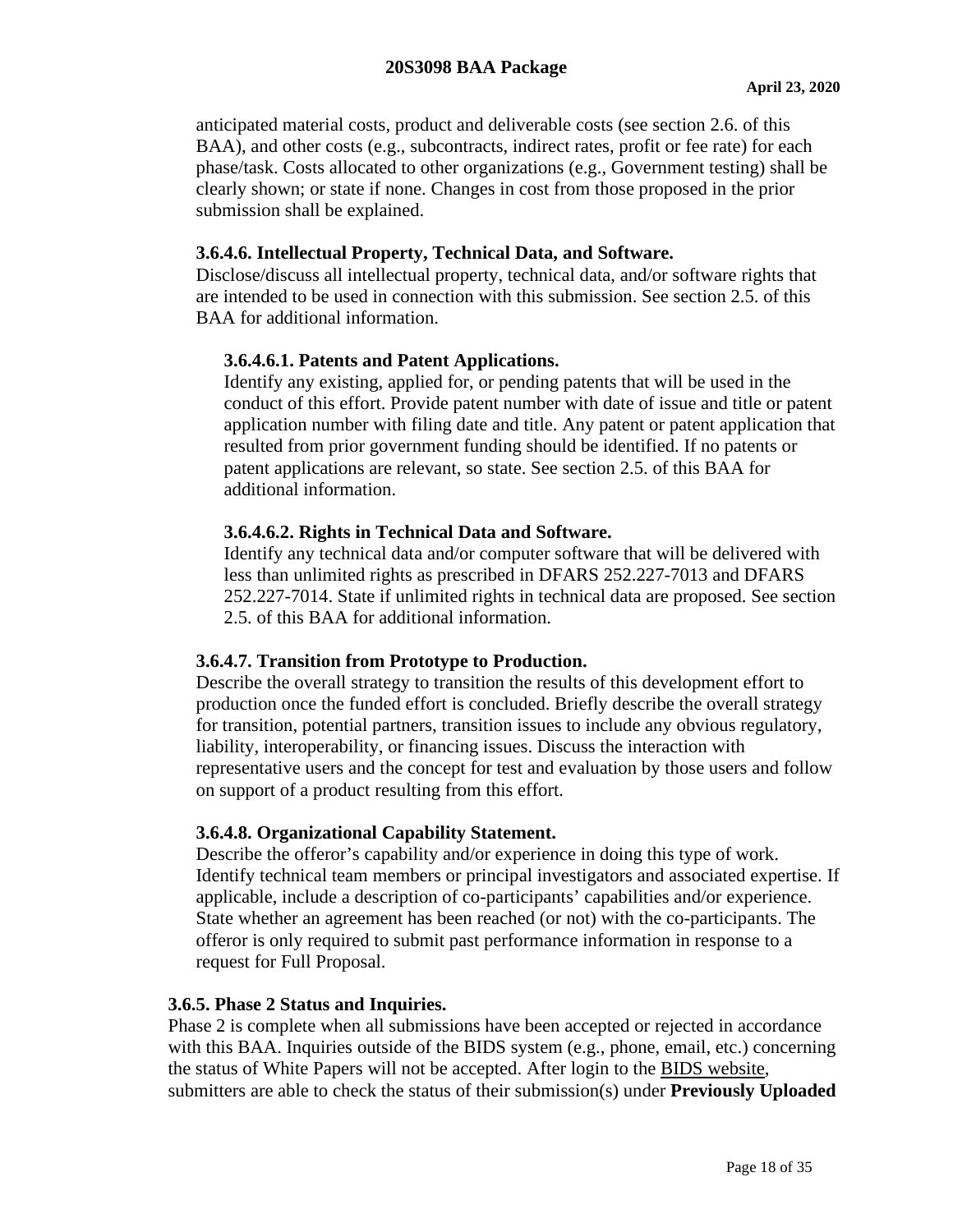#### **Proposals.**

#### <span id="page-18-0"></span>**3.6.6. Phase 2 Notifications to Offeror.**

The Government will notify the offeror when a submission has been accepted or rejected. Notification of acceptance with a request to submit the next phase document will be emailed to the offeror's contracting authority as *entered in the BIDS registration* and will indicate the next submission type, clarification requests, and due date and time. Likewise, rejection notifications will be emailed to the address provided in the BIDS registration. **Debriefings for White Papers will not be conducted due to the nature of BAAs**. In general, submissions are not considered for further review when they do not meet the basic requirement, are too costly, do not fit the mission, or funding is not expected. All White Papers are evaluated in accordance with section 4, Proposal Evaluation, of this BAA.

#### <span id="page-18-1"></span>**3.7. Phase 3 Full Proposal Submissions.**

Offerors shall prepare and upload a Full Proposal, consisting of a Technical Proposal in **Portable Document Format (.pdf),** a completed CTTSO Cost Proposal template (using the Microsoft Excel format provided by CTTSO) along with a supporting Cost Narrative pdf, plus a cover page, in response to Phase 3 of this BAA. All pages shall be 8 ½ by 11 inches, double-spaced with Times New Roman font no smaller than 10 point; all margins shall be one inch. Each page of the submission shall contain the document identifier in the document header. The Technical Proposal must be no more than 50 pages including tables, charts, and figures. If the document contains more than 50 pages, only the first 50 pages will be evaluated. All paragraphs containing proprietary information must be clearly marked. The Cost Proposal has no page limit; however, unnecessarily elaborate or information beyond those sufficient to present a complete and effective response is not desired.

**Disclaimer -** To minimize the cost and effort for submitters, Phase 3, Full Proposals, will only be requested for qualifying solutions that have a high probability of award; however, the Government reserves the right to cancel requirements, or any request for proposals for this solicitation, at any time prior to award and shall not be liable for any cost of proposal preparation or submission.

#### <span id="page-18-2"></span>**3.7.1. Phase 3 Due Date and Time.**

All unclassified Full Proposals must be received electronically through BIDS no later than the due date and time specified in the acceptance email. Likewise, classified submissions must be received by the CTTSO Security Office by the due date and time; offerors must create a placeholder record in BIDS with an unclassified cover page attachment.Refer to section 3.4. of this BAA for instructions on classified submissions. BIDS does not allow proposals to be uploaded or classified placeholders to be created after the due date and time. Any proposal, regardless of classification, submitted by any other means, **or that is late, will not be considered** by the Government.

#### <span id="page-18-3"></span>**3.7.2. Electronic File Format.**

The technical proposal must be submitted in in **Portable Document Format (.pdf).** The CTTSO Cost Proposal Template (MS Excel) must be completed and submitted with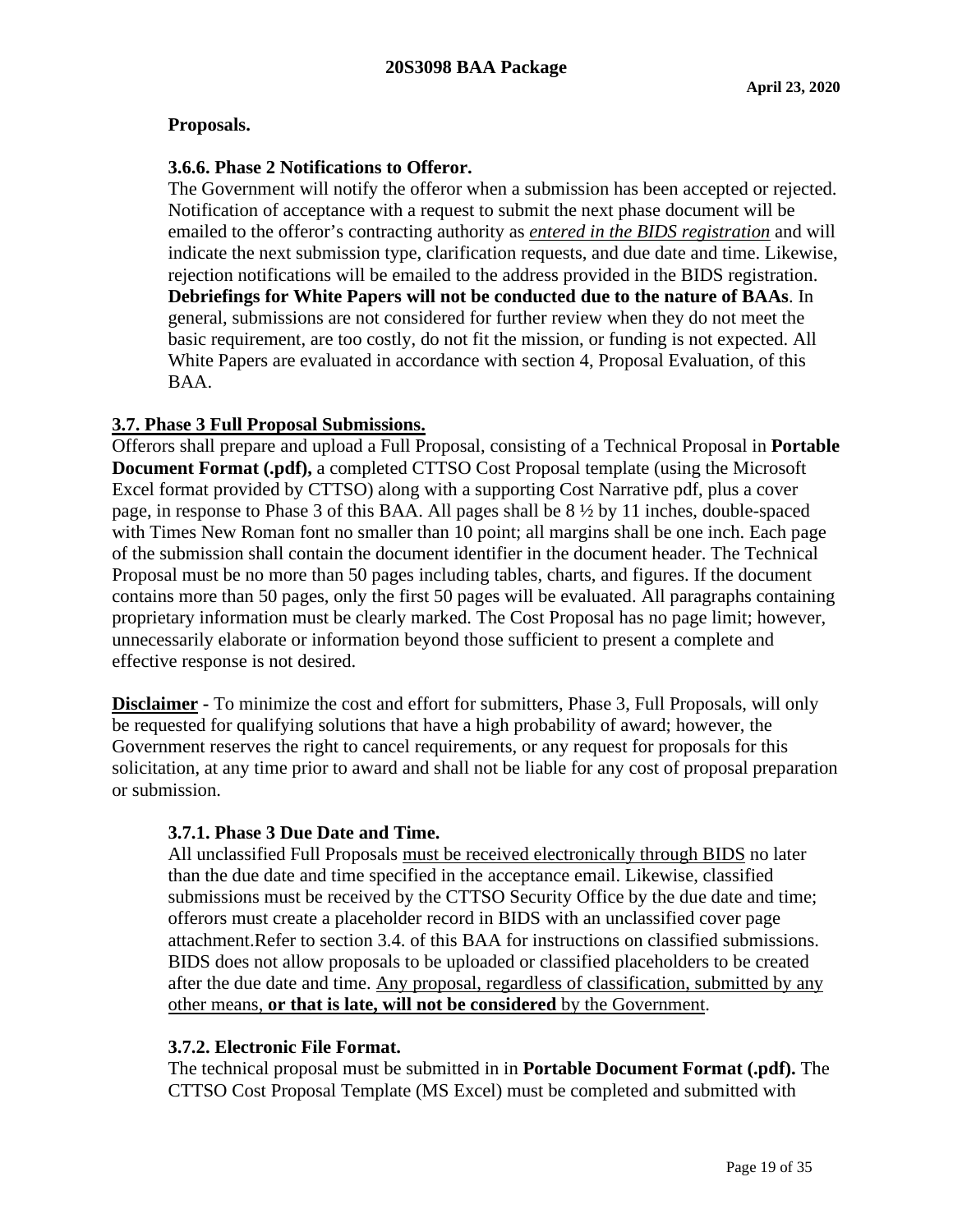formulas visible and the document unlocked. A supporting cost narrative must be submitted in **Portable Document Format (.pdf).**

The document must be print-capable, without password, and no larger than 2048 KB. File names cannot contain spaces or special characters. Apple users must ensure the entire file name and path are free of spaces and special characters. Submissions that cannot be opened, viewed, or printed will not be considered.

#### <span id="page-19-0"></span>**3.7.3. Phase 3 Document Upload.**

To upload a next phase document, locate and open the accepted record under **Requested Proposals**. Review the checklist then click **Create Proposal** and follow the instructions**.**

#### <span id="page-19-1"></span>**3.7.4. Full Proposal Components.**

Full Proposal shall consist of three major sections (Technical Proposal and Cost Proposal with a supporting Cost Narrative) described in this document, and can be uploaded to BIDS as three separate files each limited to 2048 KB.

- The first section is the technical proposal and shall include all information related to the proposal as specified in this BAA including figures, charts, and tables plus the cover page.
- The second section is the cost proposal, which will show a breakdown of costs by CLIN as well as phase using the CTTSO Cost Proposal template. **This template is available on the Resources page of BIDS**.
	- o Part of the cost proposal is a cost narrative that includes all cost data as well as an explanation of changes in cost from those proposed in the prior submission. Additionally, the offeror will include a cover page as follows:

A cover page template is provided at the BIDS website under [Reference](https://bids.cttso.gov/tswg/bids.nsf/xpReferenceMaterials.xsp)  [Materials.](https://bids.cttso.gov/tswg/bids.nsf/xpReferenceMaterials.xsp) The cover page includes necessary contractual information including the offeror's contracting POC (name, telephone number, email address, facsimile number, mailing address) and business information (DUNS number, CAGE code, business type). Include the proposed contract type, total cost, and the duration of all phases/tasks.

#### <span id="page-19-2"></span>**3.7.5. Technical Proposal Content.**

The Technical Proposal shall provide a technically detailed solution of the problem addressed in the requirement and fully expand the technology proposed in the prior submissions. The following sections and associated data are required. The offeror shall incorporate all clarification data requests in the Phase 2 acceptance email. Indicate clarification entries by footnote and reference the requested item(s) in the footer area.

#### <span id="page-19-3"></span>**3.7.5.1. Table of Contents.**

The technical proposal shall include a table of contents noting the page number of each section detailed below. The table of contents is excluded from page count.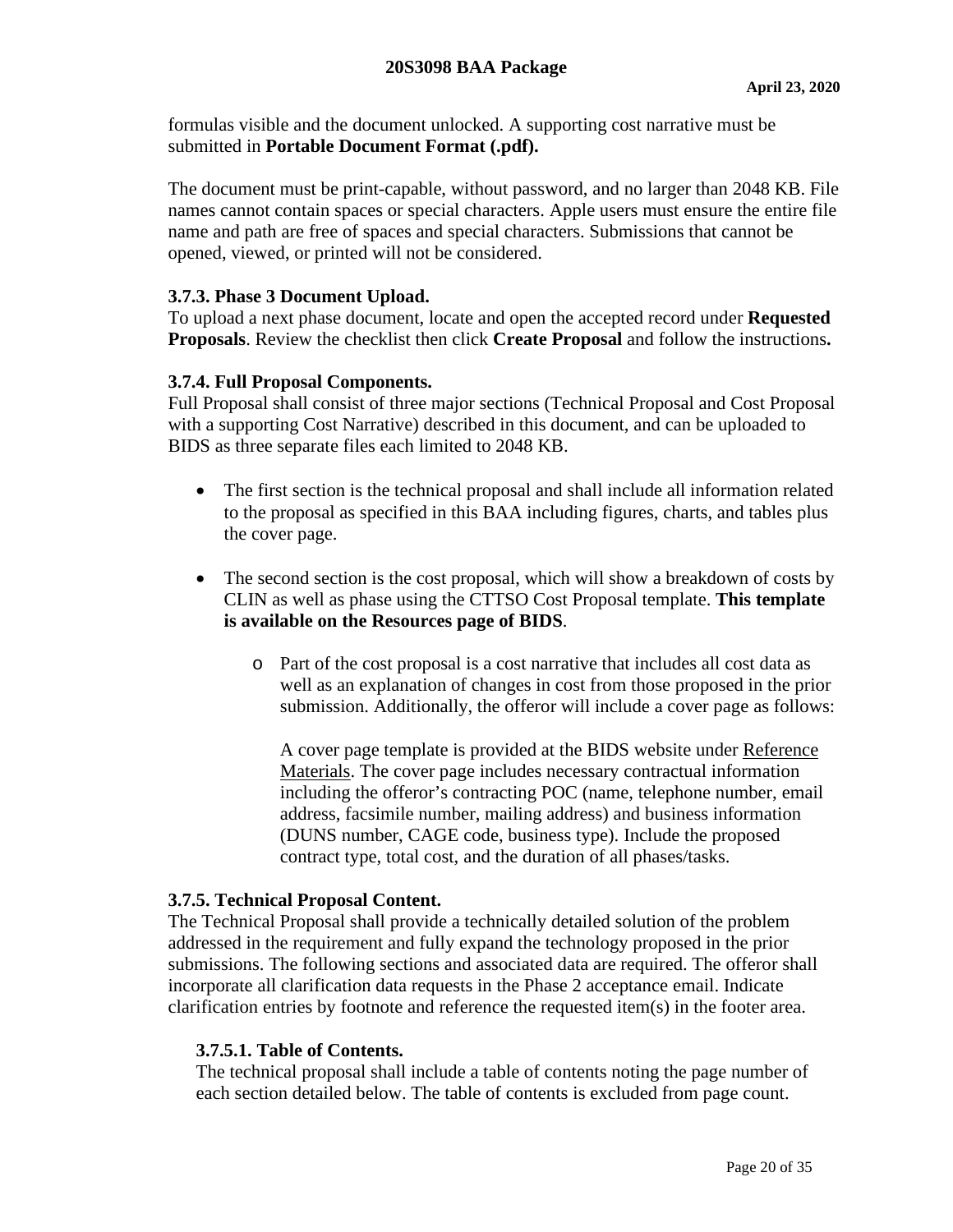# <span id="page-20-0"></span>**3.7.5.2. Abstract.**

The abstract is a one-page (or less) synopsis of the proposal that includes the title and the basic approach to satisfy the requirement. Describe the overall scope of work to be performed for the entire period of performance, inclusive of options. The abstract shall stand alone and be suitable for release under the Freedom of Information Act, 5 U.S.C. § 552, as amended.

# <span id="page-20-1"></span>**3.7.5.3. Executive Summary.**

An executive summary is a concise description of the technology and solution being proposed. Include key information that demonstrates how the proposed solution meets the published requirement. The executive summary should not introduce any new information not covered in the subsequent content.

# <span id="page-20-2"></span>**3.7.5.4. Technical Approach.**

Describe the technical approach for the proposed solution to meet the requirement. Include technical details of the solution and fully expand the technology proposed in the prior phase submission. Include the methodology, underlying theory, system components, and operational scenario for the intended users. Include drawings, diagrams, charts, and tables needed to explain the effort. Describe relevant prior application of the proposed technology and/or solution, how it is being used, and by whom. Identify sponsoring agency and funding resources; or if none, so state. If subcontractors are proposed, include a detailed description of the effort that they will be performing in support of or in addition to the prime.

### <span id="page-20-3"></span>**3.7.5.5. Project Plan.**

The project plan shall be organized by phase and describe the work to be performed along with all associated requirements to successfully complete the proposed effort. Include a summary of the individual phases to follow.

### <span id="page-20-4"></span>**3.7.5.5.1. Phases.**

Phases shall be defined by the subset of tasks to be performed, phase objectives to be accomplished, and the required POP to completion. Phases shall be listed in order of occurrence. Identify phases that are optional. Each phase must contain clear exit criteria that is measurable evidence of completion and serves as a "go" or "no-go" decision point. Each phase shall include a total cost.

### <span id="page-20-5"></span>**3.7.5.5.2. Tasks within a Phase.**

For each task, provide a detailed description of the work to be performed. Identify any work that will be performed by other organizations or agencies; or if none, so state. Indicate if an agreement is in place for the resources.

# <span id="page-20-6"></span>**3.7.5.5.3. Products and Deliverables.**

Identify all deliverables - products as well as documentation and reports - for each Task/Phase. Refer to section 2.6. of this BAA for minimum reporting requirements, and additional products and deliverables in performance of the effort proposed.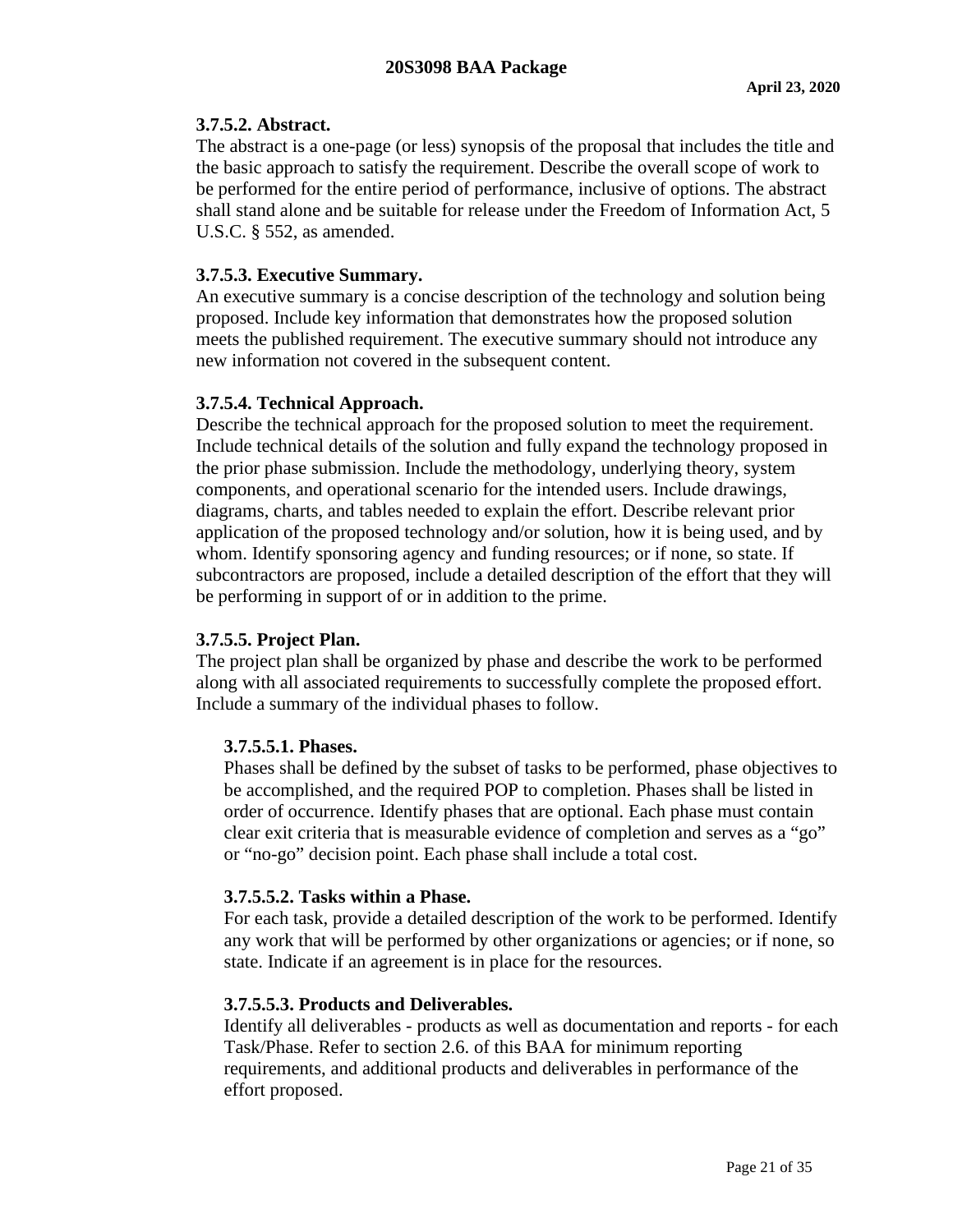#### <span id="page-21-0"></span>**3.7.5.6. Master Schedule.**

Develop a master project schedule that includes phase start and stop dates as well as major milestones, critical tasks, and report and product delivery dates. Assume a start date of March  $30<sup>th</sup>$ . Indicate any optional phases.

### <span id="page-21-1"></span>**3.7.5.7. Government Furnished Equipment.**

Reasonably identify all Government furnished equipment (GFE), materials, facilities, or information with the need date and suggested source at the time of proposal submission. GFE includes, but is not limited to: Government email accounts, SIPRNET access, Common Access Cards (CACs), and/or space at a CTTSO facility (e.g., permanent residence, temporary residence, or testing). Upon identifying GFE, if an offeror's proposal is selected for contract award, the proposed GFE will be identified in the resulting contract. Failure to adequately identify necessary GFE may result in contract termination due to the offeror's inability to perform under this competitive source selection. State if Government equipment, materials, facilities, or information are not required.

#### <span id="page-21-2"></span>**3.7.5.8. Project Risks and Mitigation.**

Identify anticipated technical and management risks along with planned mitigation efforts. Indicate the risk assessment as high, medium, or low.

#### <span id="page-21-3"></span>**3.7.5.9. Organizational Capability Statement.**

Include a brief description of the offeror's organization. Describe the offeror's capability and/or experience in doing the type of work being proposed. If applicable, include a description of co-participants' capabilities and/or experience. State whether an agreement has been reached with the co-participants. Provide at least three references, to include points of contact, for like or similar work.

#### <span id="page-21-4"></span>**3.7.5.10. Organizational Resources.**

Identify key technical personnel and principal investigator(s) including alternates and co-participants, if applicable. Include a brief biography, relevant expertise, and a list of recent publications for each. Identify any team members with potential conflicts of interest. Possible conflicts of interest include personnel formerly employed by the federal Government within the past two years from the date of proposal submission. Provide name, duties, employing agency, and dates of employment; or state if none

#### <span id="page-21-5"></span>**3.7.5.11. Intellectual Property, Technical Data, and Software.**

<span id="page-21-6"></span>All anticipated intellectual property, technical data or software rights shall be disclosed. See section 2.5. of this BAA for additional information.

### **3.7.5.11.1. Patents and Patent Applications.**

Identify any existing, applied for, or pending patents that will be used in the conduct of this effort. Provide patent number or application number and title. Any patent that resulted from prior Government funding should be identified. State if no patents or patent applications are relevant.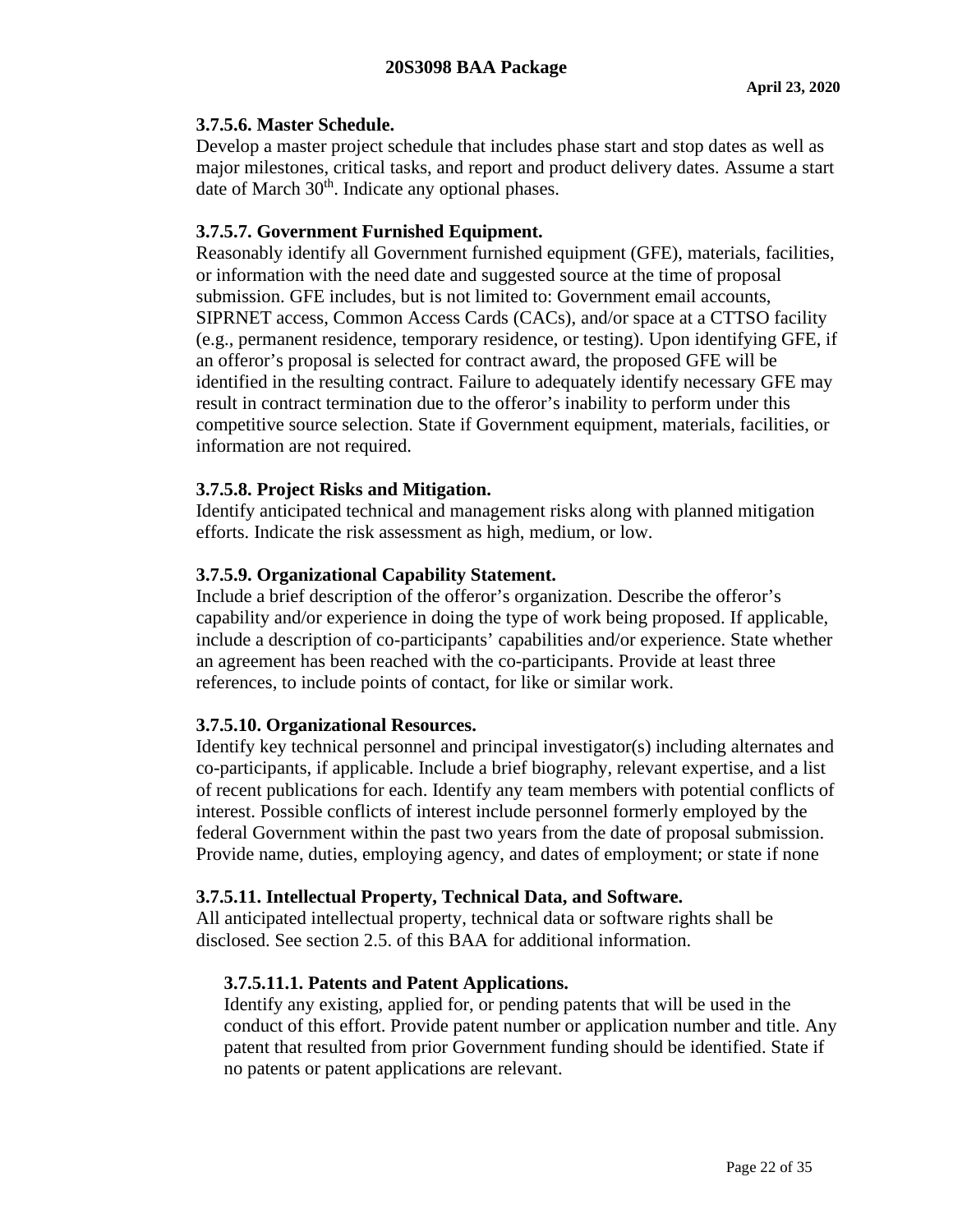### <span id="page-22-0"></span>**3.7.5.11.2. Rights in Technical Data.**

State if unlimited rights in technical data are proposed. If not, identify any technical data and/or computer software that will be delivered with less than unlimited rights as prescribed in DFARS 252.227-7013 and DFARS 252.227- 7014. When less than unlimited rights are proposed, a data rights assertion table shall be provided as prescribed in DFARS 252.227-7017.

# <span id="page-22-1"></span>**3.7.5.12. Transition from Prototype to Production.**

Describe the approach and issues related to transition or commercialization of the results of this effort to an operationally suitable and affordable product for the intended users to include the following. The cost to prepare the Transition Plan should be included in the proposed costs. The cost to prepare the Transition Plan should be detailed in the cost proposal. Additional information regarding the Transition Plan can be found in the [CTTSO Technology Transition Handbook](https://www./bids.cttso.gov/Resource/DownloadFile/1011) located on BIDS under Resources.

[NOTE: If the specific requirement will not reasonably result in a prototype (e.g., study, service requirement) so state "Not Applicable to this Requirement" and justify why.]

# <span id="page-22-2"></span>**3.7.5.12.1. Transition Strategy.**

Provide the overall strategy for transition to production (licensing, partnering, or venturing) along with the associated timelines for actions associated with the transition. Describe the roles of current development partners, subcontractors, or other organizations that will be leveraged. If the offeror is not a commercial entity, indicate if a commercial partner has been identified. Discuss barriers to commercialization, such as anticipated regulatory issues (such as environmental, safety, health, and transportation), liability issues, interoperability, and financing, and planned steps to address these barriers.

### <span id="page-22-3"></span>**3.7.5.12.2. Transition Approach.**

Describe the type and level of effort envisioned to take the technology from its state at the end of the development effort to a production ready, affordable, operationally suitable product (such as size and/or weight reduction, packaging, environmental hardening, integration, additional test and certification). Provide an estimate of any costs to transition the prototype to low rate initial production. Provide the estimated production unit price for the end users.

### <span id="page-22-4"></span>**3.7.5.12.3. Test and Evaluation.**

Describe the plan to involve representative users during the design and development process and the general plan for test and evaluation by representative end users. If the phases of performance include representative user test and evaluation: (1) ensure coordination of user participation is thoroughly discussed in the technical approach; and (2) state "Representative User Participation will occur during contract performance."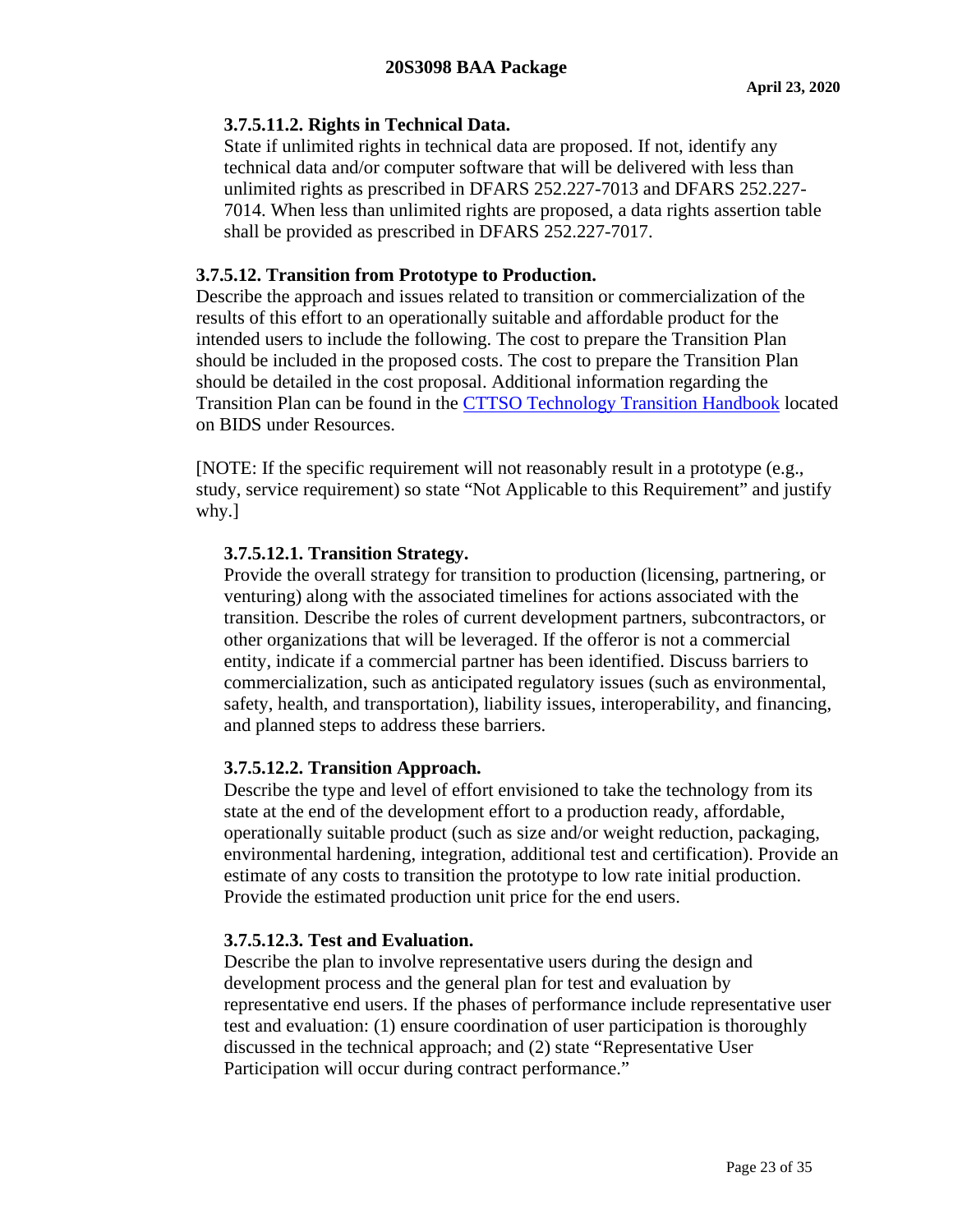#### <span id="page-23-0"></span>**3.7.5.12.4. Operational Support.**

Describe the estimated level of training needed to prepare users to utilize the product in an operational environment. Discuss the anticipated support concept such as level(s) of repair, spare parts, warranties, operation and maintenance technical manuals, simulators, and other logistics considerations.

#### <span id="page-23-1"></span>**3.7.5.13. Human Subjects and Animal Testing.**

The proposal shall provide a statement regarding the anticipated use of human subjects or animals in testing; or state if none. If yes, procedures for complying with all laws and regulations governing the use of animals or human subjects in research projects shall be included in the technical proposal. See section 2.9, "Animal or Human Testing Compliance" in this document for details.

#### <span id="page-23-2"></span>**3.7.5.14. Environmental Impact.**

The proposal shall provide a statement regarding the impact of the work proposed on the environment. State if no impact exists.

#### <span id="page-23-3"></span>**3.7.5.15. Classification and Security.**

If the offeror is proposing to perform research in a classified area, indicate the level of classification of the research and the level of clearance of the potential principal investigator and all proposed personnel. The contractor shall include facility clearance information. Also, the contractor shall indicate the Government agency that issued the clearances. State if the proposed effort is unclassified.

### <span id="page-23-4"></span>**3.7.5.16. Subcontracting Plan.**

If the total amount of the proposal exceeds \$700,000 and the offeror is not a small business, the offeror shall submit a subcontracting plan for small business and small socially and economically disadvantaged business concerns. A mutually agreeable plan will be included in and made a part of the resultant contract. The contract cannot be executed unless the contracting officer determines that the plan provides the maximum practicable opportunity for small business and small disadvantaged business concerns to participate in the performance of the contract. The Subcontracting Plan/information is excluded from page count.

#### <span id="page-23-5"></span>**3.7.6. Cost Proposal.**

The offeror and each significant subcontractor, if any, shall fill out the CTTSO Cost Proposal Template (available on BIDS under Resources) and submit all supporting cost or pricing data along with any other supporting attachments. All prepared spreadsheet formulas must be accessible. As soon as practicable after agreement on price, but before contract award, the offeror shall submit a Certificate of Current Cost or Pricing Data for contracts exceeding \$2,000,000 as prescribed by FAR 15.406-2.

[NOTE: To determine the reasonableness of the cost proposal, the Government may request additional supporting documentation for proposed costs.]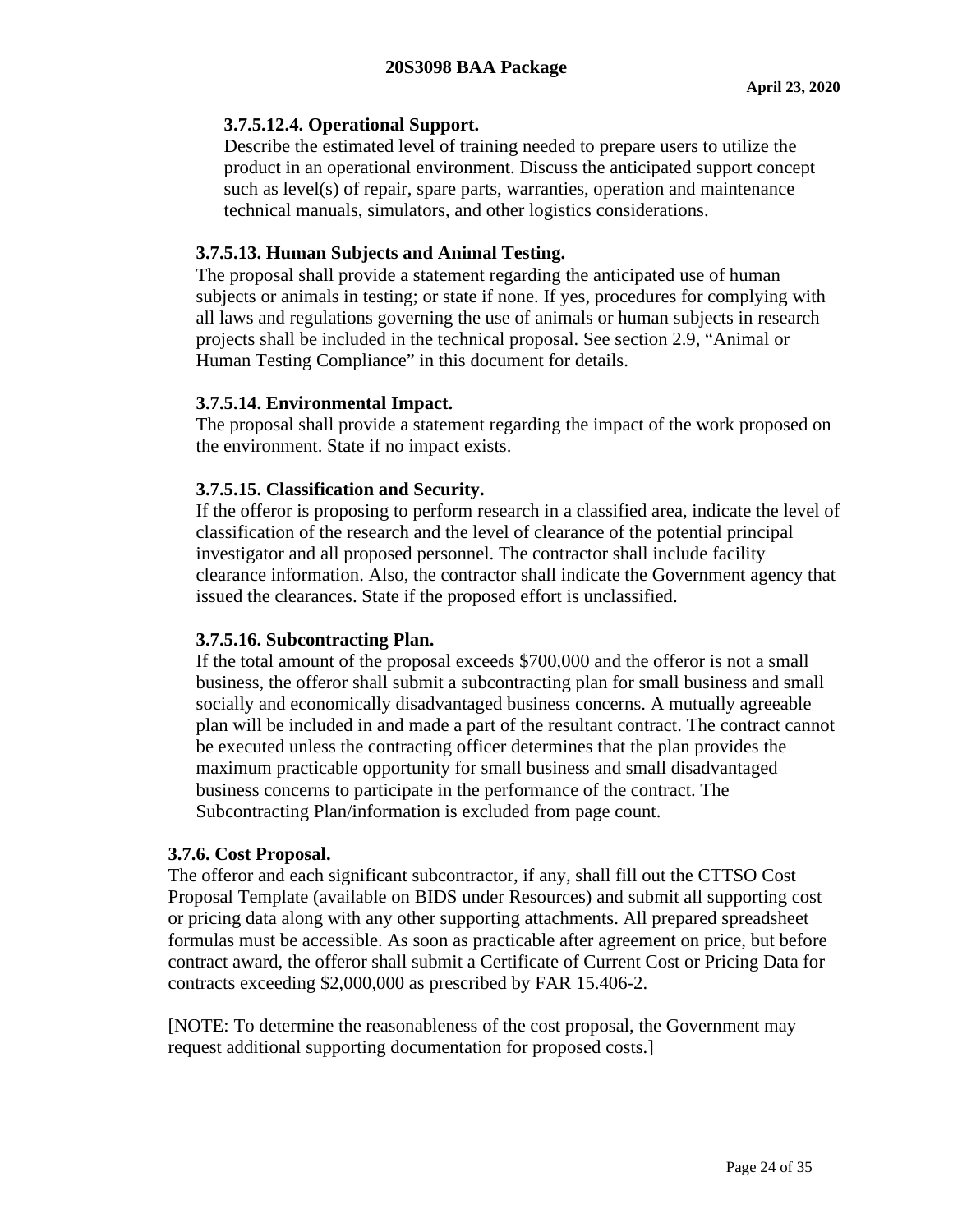### <span id="page-24-0"></span>**3.7.6.1. Cost Narrative.**

Provide a narrative discussing/substantiating elements of the cost proposal. Provide a separate summary of the total cost for each phase and for the total of the entire effort proposed. Indicate optional phases. Explain changes in cost from those proposed in the previous submission. The Cost Narrative must be submitted in PDF (.pdf) format with Times New Roman font no smaller than 10 point.

### <span id="page-24-1"></span>**3.7.6.1.1. Table of Contents.**

The cost narrative shall include a table of contents noting the page number of each section detailed below.

### <span id="page-24-2"></span>**3.7.6.1.2. Direct Labor Costs.**

Detail the direct labor cost estimate by showing the breakdown of labor hours, rates, cost for each category, and furnish the basis for the estimates.

- *Labor Category.* Include a detailed description of the category.
- *Labor Hours.* Include a Basis of Estimate for the proposed hours. Detail hours to be worked by each labor category proposed per each task, per each fiscal year and cumulatively.
- *Labor Rates.* Rates shall be in accordance with established rate agreements. If no rate agreement exists, use payroll data with actual rates to substantiate the proposed rates. If fully loaded rates are proposed, the offeror shall identify the base rate and build up.
- *Escalation*. Identify the escalation rate, how the rate is applied, and provide justification for the rate used.

### <span id="page-24-3"></span>**3.7.6.1.3. Indirect Costs.**

Indicate how the offeror has computed and applied offeror's indirect costs (e.g., overhead, G&A, material burden). Indicate the rates used and provide an appropriate explanation.

### <span id="page-24-4"></span>**3.7.6.1.4. Other Direct Costs.**

Identify all other costs directly attributable to the effort and not included in other sections (e.g., special tooling, travel, computer and consultant services, preservation, packaging and packing, spoilage and rework) and provide the basis for pricing.

- *Travel*. The basis for travel estimates will include trip purpose, departure site and destination, number of persons traveling, number of days, ground transportation requirements, and detailed costs for airfare, hotel, rental cars, and per diem allowances per Federal Travel Regulations (FTR).
- *Materials.* Submit a detailed Bill of Materials identifying each discrete material component. **Backup documentation must be submitted to explain the basis of estimate for at least 80 percent of the total material cost proposed**. Backup documentation may include: actual production costs, catalog listings, supplier quotes, actual invoices, or other documentation from a third-party source which verifies the proposed price.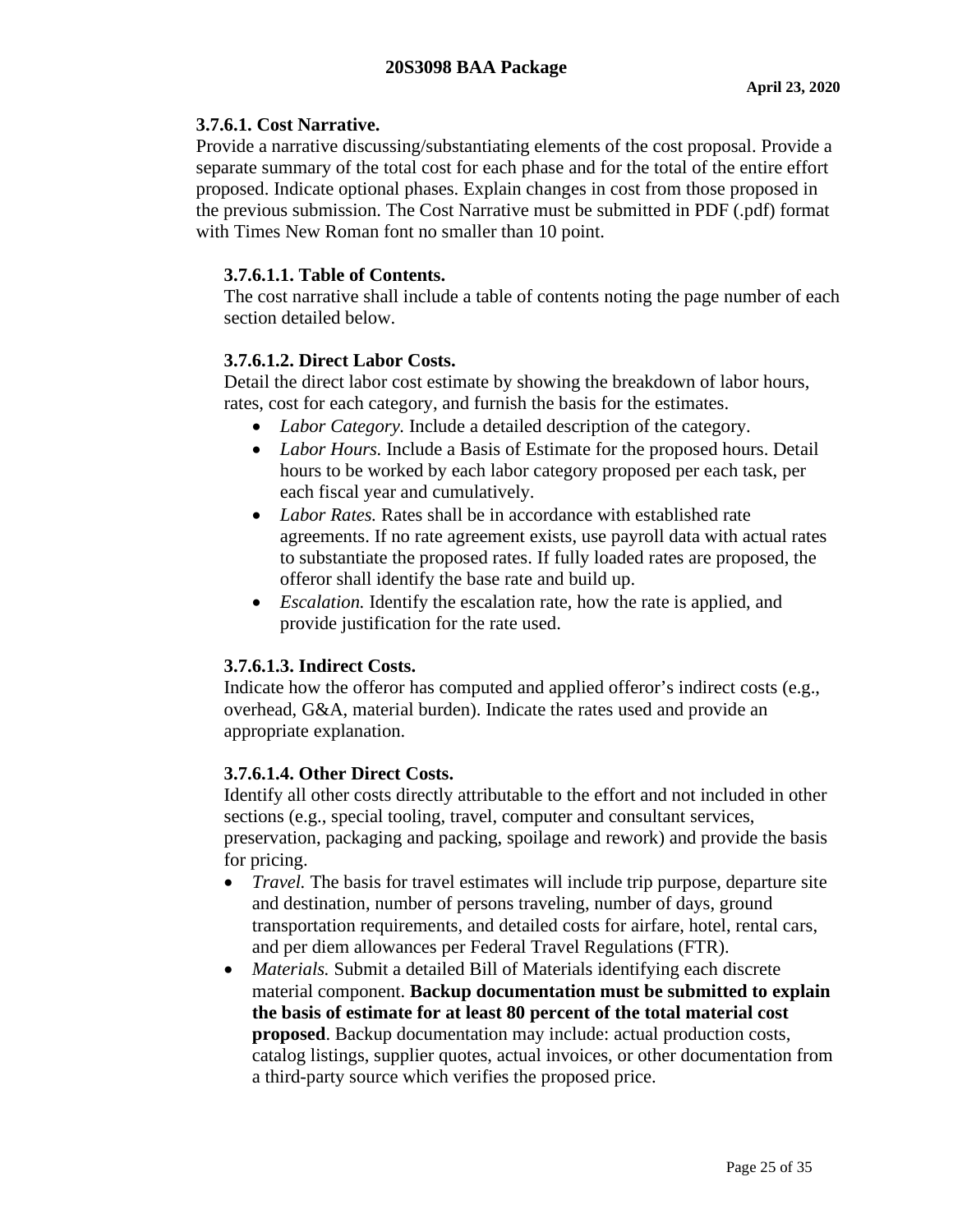- *Consultants.* If any consultants are to be used, the offeror shall submit consultant quotes for hourly rates, estimated number of hours required, and justification.
- *Subcontractors*. If any subcontractors are to be used, the offeror shall submit complete subcontractor quotes or proposals as part of the proposal. Subcontractor proposals will be evaluated along with the prime's proposal, and they are expected to contain the same level of detail as a prime proposal. Subcontractors providing commercial items may submit a commercial quote instead of a detailed proposal.

[NOTE: In order to protect proprietary data, subcontractors may submit their detailed cost proposals directly to the Contracting Officer instead of submitting to the prime contractor. If this occurs, the prime is responsible for ensuring subcontractor's submission is timely and is completed in accordance with these instructions.]

#### <span id="page-25-0"></span>**3.7.6.1.5. Government Furnished or Contractor Acquired Equipment.**

Identify the external property or materials required to perform the task in the summary. Separate items to be acquired with contract funds and those to be furnished by the Government. Reasonably provide the description or title and estimated unit and total costs of each item (i.e., manufacturer, catalog price, or previous purchase price). When such information on individual items is not available, the items should be grouped by class and estimated values indicated. In addition, the offeror shall include a statement of the extent to which the offeror is willing to acquire the items.

[NOTE: The FAR generally prohibits providing an industrial contractor with facilities (including plant equipment and real property) with a unit acquisition cost of less than \$10,000.]

#### <span id="page-25-1"></span>**3.7.6.1.6. Profit or Fee.**

Include the profit or fee proposed for this effort. State if no profit or fee is proposed. Include a discussion, in the summary, of risk, technical difficulty, need for management/oversight, exceptional circumstances, etc.

### <span id="page-25-2"></span>**3.7.6.1.7. Competitive Methods.**

For those acquisitions (e.g., subcontract, purchase orders, material orders) over \$250,000 priced on a competitive basis, also provide data showing degree of competition and the basis for establishing the source and reasonableness of price. For inter-organizational transfers priced at other than cost of the comparable competitive commercial work of the division, subsidiary, or affiliate of the contractor, explain the pricing method (See FAR 31.205-26(e)).

### <span id="page-25-3"></span>**3.7.6.1.8. Established Catalog or Market Prices/Prices Set By Law or**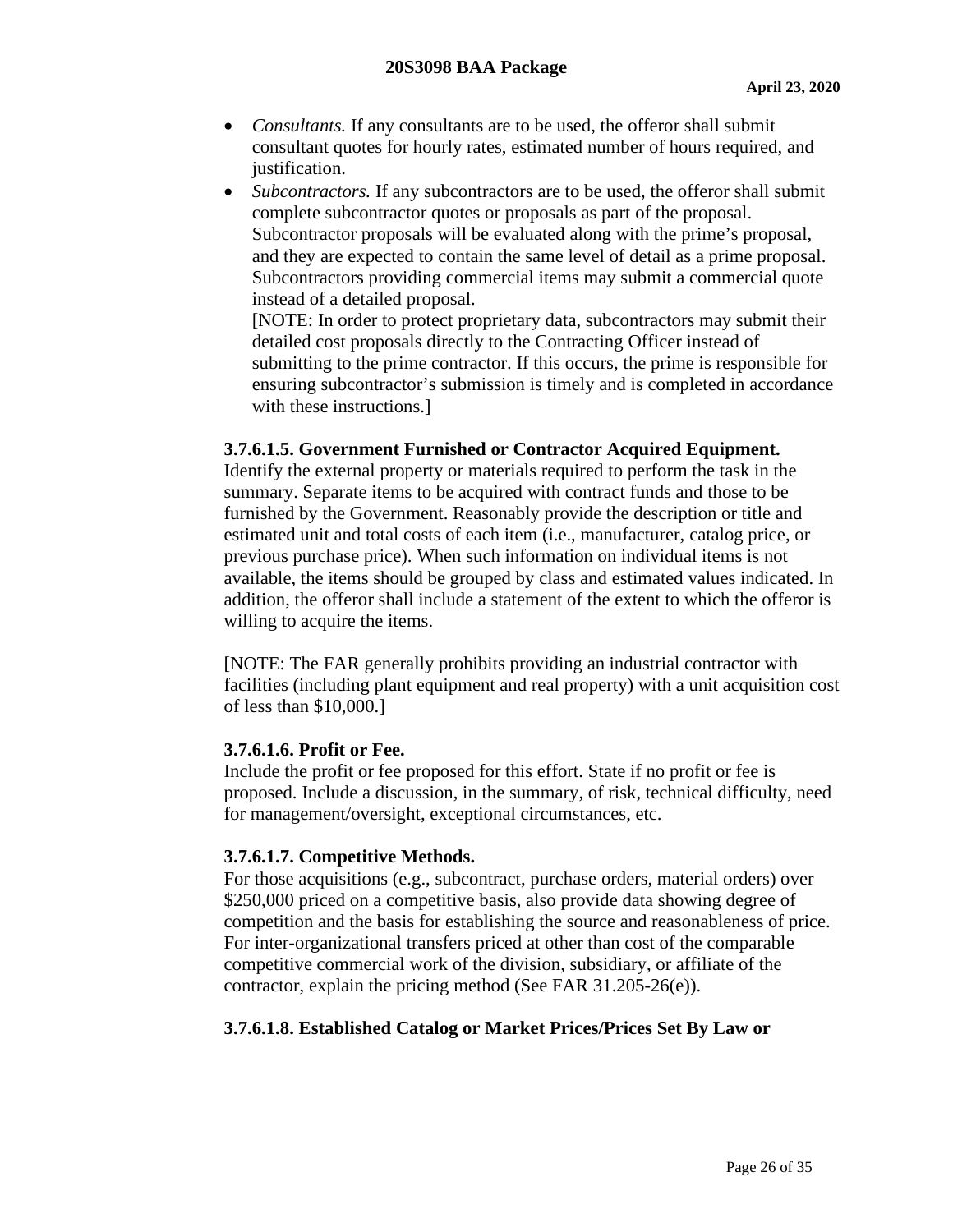# **Regulation.**

When an exemption from the requirement to submit cost or pricing data is claimed, whether the item was produced by others or by the offeror, provide justification for the exemption.

# <span id="page-26-0"></span>**3.7.6.1.9. Royalties.**

If more than \$250, provide the following information on a separate page for each separate royalty or license fee:

- Name and Address of Licensor.
- Date of the License Agreement. [NOTE: A copy of the current license agreement and identification of applicable claims of specific patents shall be provided upon request by the contracting officer. See FAR 27.204 and FAR 31.205.37.)
- Patent numbers, patent application serial numbers, or other basis on which the royalty is payable.
- Brief description (including any part or model numbers of each contract item or component on which the royalty is payable).
- Percentage or dollar rate of royalty per unit.
- Unit price of contract item.
- Number of units.
- Total dollar amount of royalties.

# <span id="page-26-1"></span>**3.7.6.10. Facilities Capital Cost of Money.**

When the offeror elects to claim facilities capital cost of money as an allowable cost, the offeror must submit Form CASB-CMF and show the calculation of the proposed amount. See FAR 31.205-10.

# <span id="page-26-2"></span>**3.7.6.11. Other Funding Sources.**

The proposal shall provide the names of other federal, state, or local agencies, or other parties receiving the proposal and/or funding or potentially funding the proposed effort. State if no other funding sources or parties are involved.

# <span id="page-26-3"></span>**3.7.6.12. Additional Information/Documents.**

Additional information/documents to be included in the Cost Narrative:

- *Business/Cost Checklist.* The offeror shall complete and include a copy of the Business/Cost Checklist found at the BIDS website under Resources. Information and documents required in the Business/Cost Checklist shall be included in this proposal.
- *Terms & Conditions.* The offeror shall identify any anticipated/proposed contract terms and conditions in the proposal summary.
- *Proposal Validity*. The proposal shall remain valid for a period of no less than 180 days from submission.
- *Forward Pricing Rate Agreement.* If the offeror has an applicable rate agreement with DCAA (or another Federal Agency, e.g., HHS), please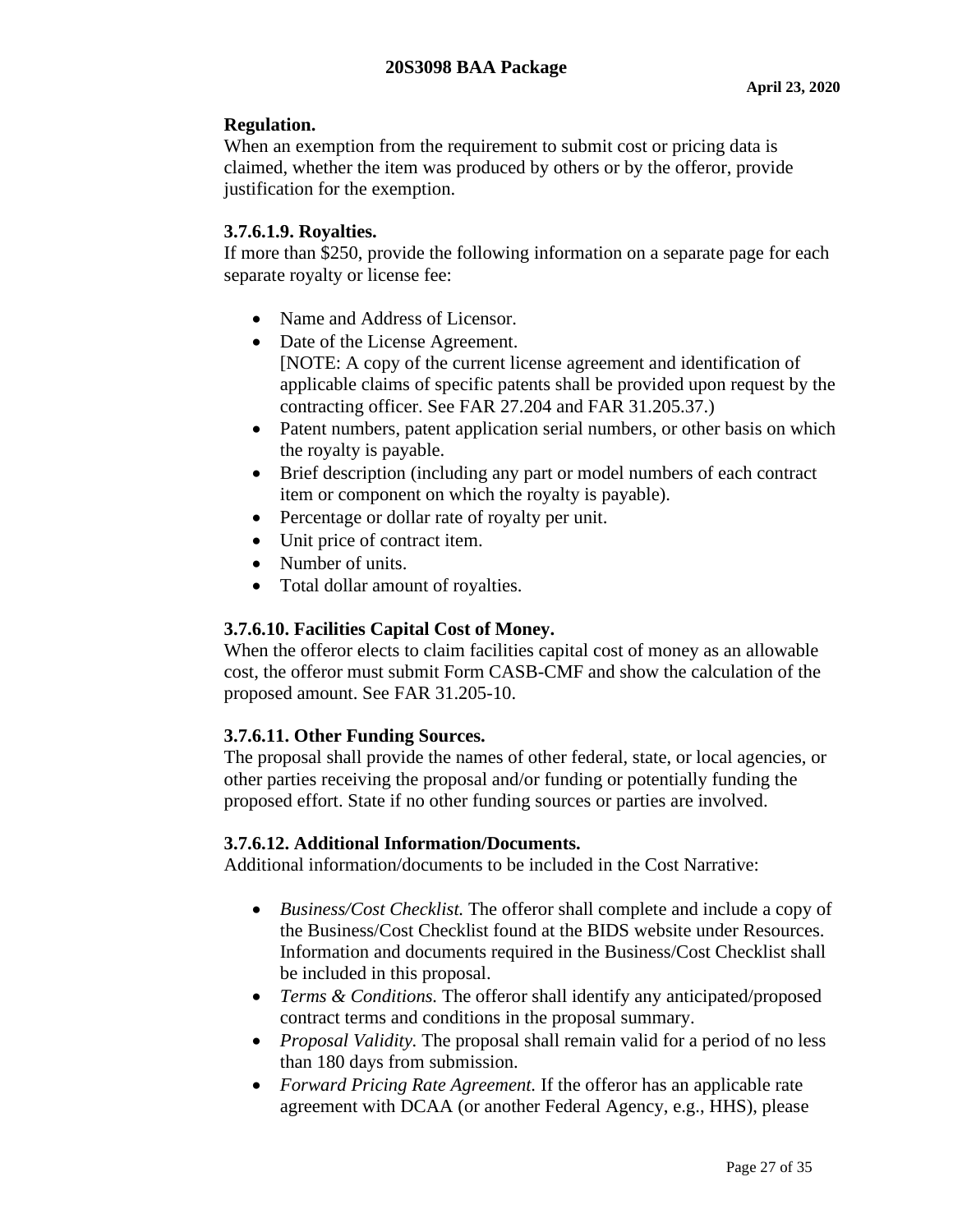include a copy of the agreement and provide a point of contact to your cognizant DCAA office. If the offeror has not previously been audited by DCAA, the procuring office may request an audit to verify the proposal labor direct and indirect rates. This applies to both prime contractors and subcontractors.

- *ACH Form.* The offeror will submit a completed ACH Form. (Found on BIDS under Resources).
- *VETS-4212.* The offeror will submit the most recent VETS-4212 filing confirmation.
- *Subcontracting Plan.* If the offeror is a large business and work will be performed in the United States, a Small Business Subcontracting Plan shall be submitted if the contract is expected to exceed \$700,000.
- *Past Performance*. The offeror shall provide information on previous Federal Government prime or subcontracts featuring endeavors relevant (i.e., within the past three years and of similar size and complexity) to the specific requirement.

# <span id="page-27-0"></span>**3.7.8. Phase 3 Notifications to Offerors.**

Notification of acceptance or rejection of a Phase 3 submission will be sent via email to the offeror's principal contact as entered in the BIDS registration. Acceptance of a Full Proposal does not guarantee a contract will be awarded. If the Government does not accept the Phase 3 proposal, the offeror may request a formal pre-award debriefing.

### <span id="page-27-1"></span>**3.7.9. Phase 3 Protests.**

Offerors are encouraged to see resolution within the agency before filing a protest. Offerors who choose to submit any protest, must do so directly to the CTTSO Contracting Officer. All such protests will be processed under procedures that depend on whether the protest is directed to the agency, or to the Government Accountability Office (GAO) or to the Court of Federal Claims. Should the offeror choose to submit a protest, the Offeror must clearly label whether such protest is to the agency, GAO or the Court of Federal Claims. The Government will deem receipt of the protest by the Contracting Officer as constituting receipt or purposes of determining timeliness. Addresses for receipt confirmation can be requested via the BIDS Help function.

### <span id="page-27-2"></span>**3.7.10. Phase 3 Status and Inquiries.**

Phase 3 is complete when the Government concludes technical evaluations of all submissions and awards any contracts considered under this BAA. Inquiries by phone concerning the status of Full Proposals will not be accepted. After log in to the BIDS website, submitters are able to check the status of any submission under **Previously Uploaded Proposals.**

### <span id="page-27-3"></span>**3.8. Clarification Requests.**

Should the offeror be asked to submit clarifications to a Phase 2 White Paper or a Phase 3 Full Proposal, the BIDS email from the Contracting Officer will contain instructions on the specific request and associated requirements. BIDS will use CL (Clarification) instead of WP (White Paper), or FP (Full Proposal) as the Document Identifier designation (e.g., *CL* CB-1112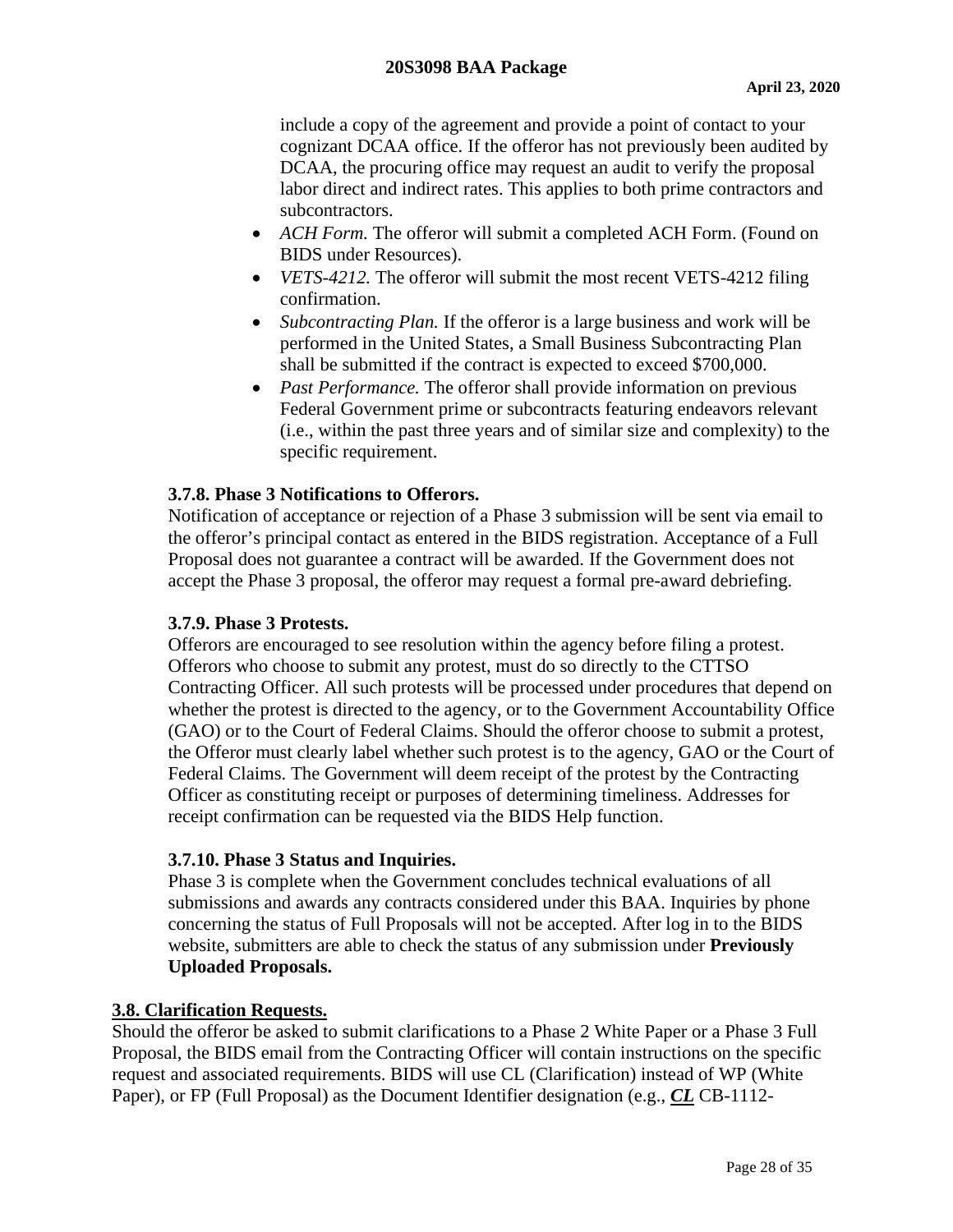ABCORP–xxxx-CL; where xxxx-CL is the VIT entered by the submitter). The request will contain the due date and time and *can be less than the standard 30-day response* time depending on the nature of the request.

#### <span id="page-28-0"></span>**3.9. Instructions for Offeror "No-bid" and Submission Withdrawal.**

From time to time an offeror decides not to submit a subsequent Phase 2 or Phase 3 submission. If this is the case, the offeror shall indicate in BIDS that they are not providing the subsequent submission. The offeror shall follow the steps identified in BIDS to upload a submission and attach a document to indicate the withdrawal of the previous submission(s) and the intent to not participate in further submissions. If possible, the Document Identifier should reflect the submission status (e.g., CB-1112-ABCORP–xxxx-WD or xxxx-NoBid). To withdraw a submission after the due date and time, notify the contracting officer at BIDSHelp@cttso.gov.

# **4. PROPOSAL EVALUATION.**

<span id="page-28-1"></span>This section describes the criteria that will be used to evaluate each submission. The phase of the submission will determine the extent that each criterion applies based on the information requirements described in Section 3. Criteria are not weighted, and submissions are not ranked.

#### <span id="page-28-2"></span>**4.1. Evaluation Criteria.**

The criteria used to evaluate and select proposals for projects are described as follows. **Each proposal will be evaluated on its own merit** and relevance to the program requirements rather than against other proposals in the same general research area.

#### <span id="page-28-3"></span>**4.1.1. Basic Requirement.**

The proposed solution must meet the letter and intent of the stated requirement; all elements within the proposal must exhibit a comprehensive understanding of the problem and the requirements of intended end users. The proposed solution must meet multiple user (U.S. Government or commercial) needs and be fully compliant with all elements of the solicitation including format, content, and structure as well as all BAA instructions.

#### <span id="page-28-4"></span>**4.1.2. Technical Performance.**

The proposed technical approach must be feasible, achievable, complete, and supported by a proposed technical team that has the expertise and experience to accomplish the proposed tasks. Task descriptions and associated technical elements are to be complete and in a logical sequence. All proposed deliverables must clearly define a final product that meets the requirement and can be expected as a result of the award. The proposal must identify and clearly define technical risks and planned mitigation efforts. Those risks and the associated mitigation must be defined, feasible, and reasonable. The roles of the prime and other participants required must be clearly distinguished and pre-coordination with all participants (including Government facilities) fully documented.

The requirement for and the anticipated use or integration of Government Furnished Equipment/Information/Property (GFE/GFI/GFP) including all equipment, facilities, and information, must be fully described including dates when such GFE/GFI/GFP will be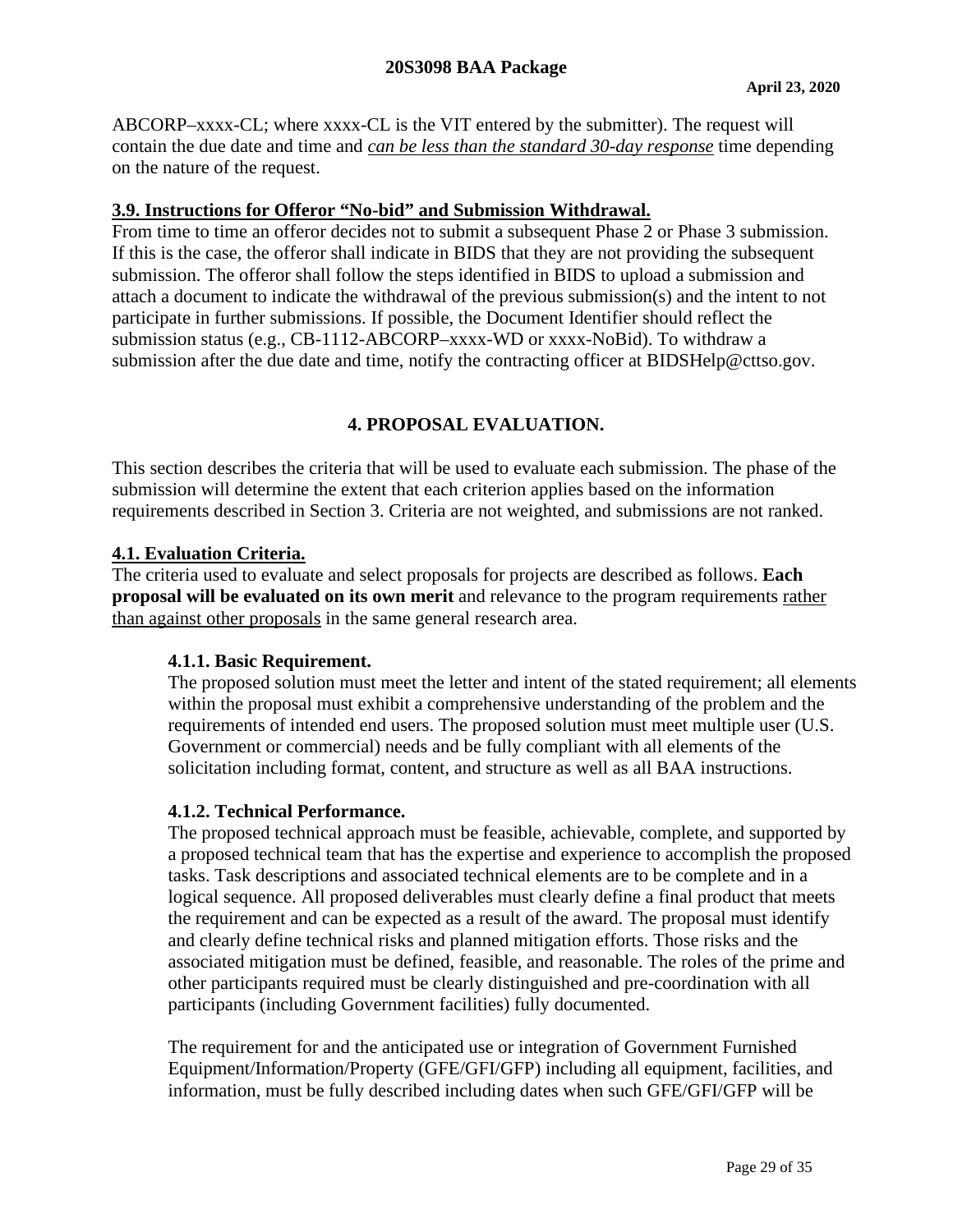required. Intellectual property ownership and the planned transition to production must be adequately addressed, including a support concept for the product described. Similar efforts completed by the offeror in this area must be fully described including identification of other Government sponsors.

### <span id="page-29-0"></span>**4.1.3. Cost.**

The proposed costs must be both reasonable for the work proposed and achievable. The proposal must document all anticipated costs including those of associate, participating organizations. The proposal must demonstrate that the offeror has fully analyzed budget requirements and addressed resulting cost risks. The proposal must indicate all cost-sharing and leveraging opportunities explored and identified and the intellectual property expectations associated with that cost-sharing. Other sponsors who have funded or are funding this offeror for the same or similar efforts must be identified by agency, program manager name, phone number and email address.

#### <span id="page-29-1"></span>**4.1.4. Schedule.**

The proposed schedule must be reasonable, achievable, and complete. The proposal must indicate that the offeror has fully analyzed the project's critical path and has addressed the resulting schedule risks.

#### <span id="page-29-2"></span>**4.1.5. Contractor Past Performance.**

Past performance is a confidence assessment based upon the probability of successfully performing the requirement. The offeror's past performance in similar efforts must clearly demonstrate an ability to deliver products that meet the proposed technical performance requirements within the proposed budget and schedule. The proposed project team must have demonstrated expertise to manage the cost, schedule, and technical aspects of the project. At Phase 3, the Government's evaluation of past performance will rely on evidence provided directly by offerors as well as independent sources of information. If applicable, the offeror shall state if it has no relevant past performance.

[NOTE: Past performance information may be used in the technical evaluation if the vendor has relevant past performance with the Government. However, having no relevant past performance with the Government will not be held against a vendor.]

**Remainder of this page intentionally left blank.**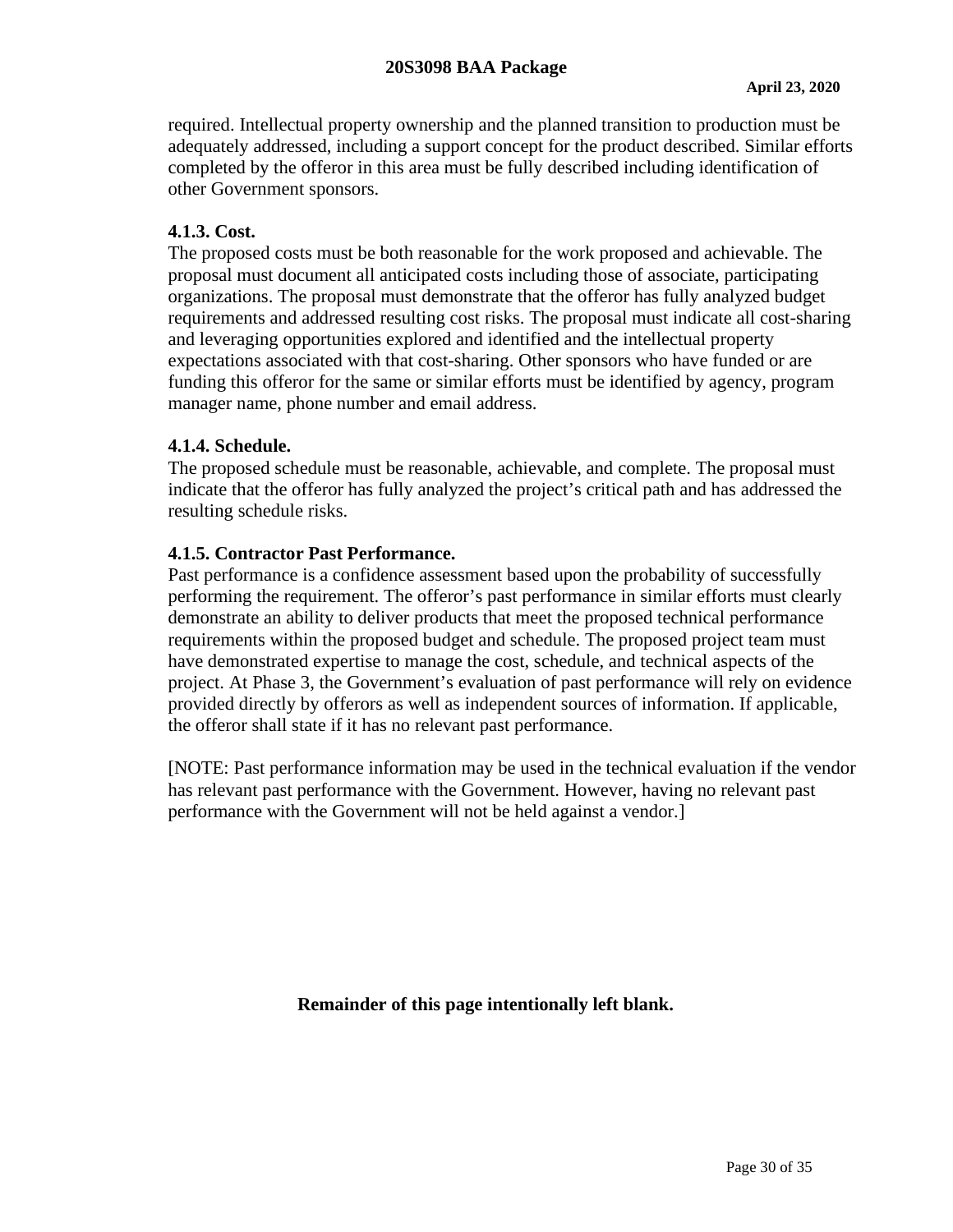# **5. TECHNOLOGY DEVELOPMENT REQUIREMENTS.**

<span id="page-30-0"></span>Unspecified requirements (R000s) are for proposing unique innovations that have not been identified by CTTSO. If CTTSO evaluators determine an unspecified requirement submission is sufficiently promising to merit pursuit, funds may be identified at that point based on the prioritized needs of the interagency. Because proposed solutions from the unspecified requirements will be competing against proposed solutions for identified and prioritized Department of Defense and interagency requirements, CTTSO may not award any of the unspecified requirements.

Note: Quad charts submitted in response to a Subgroup's R000 may be shared with other CTTSO Subgroups if the submission demonstrates relevance to more than one focus area.

# <span id="page-30-1"></span>**5.1. Advanced Analytic Capabilities (AAC)**

#### **R000-AAC Unspecified Requirement**

Develop new or improved technologies or emerging technological capabilities pertaining to advanced analytics that may be of interest to CTTSO and are not commercially available. Proposals submitted shall be timely and relevant, and further combating terrorism.

Although not limited to the following concepts, the Government is interested in the following:

#### 1. Big Data Applications for Operational Planners

Big data technology is rapidly maturing, and DARPA and others are demonstrating the technology's potential. However, the promise of this technology has not yet been realized in the end user community. This R000 seeks to identify and implement new, possibly game changing applications for operators. Applications of particular interest are those that can inform end users of the presence of actual, emerging, and potential threats, and assist them in planning and executing counter-threat operations. The applications sought should take a step past the usual keyword, SNA, SMA, pattern-matching approaches, and be capable of leveraging, via big data and auto-inferencing, combinations of secondary and tertiary signatures that currently go unexploited. All manner of signatures should be considered – those retrieved directly from text, as well as those derived from other high volume, high velocity sources such as audio, video, messaging, broadcasting, and advertising. Methodologies to extract the specific data required (e.g., modeling) from "big data" are also of interest.

#### 2. Anticipatory Analytics

Simple, customized analytic tools that allow end users to quickly compute and analyze information. The model should perform calculations during live transactions to evaluate the risk or opportunities of a given scenario or event, in order to guide a decision. Submitters to this area should have access to their own set of data. Follow on work may include ingestion of Government data. Specific focus should be in areas involving "Gray Zone" operations and Geopolitical Forecasting. "Gray Zone" refers to a space in the peace-conflict continuum.

3. Block-chain technology for national security applications.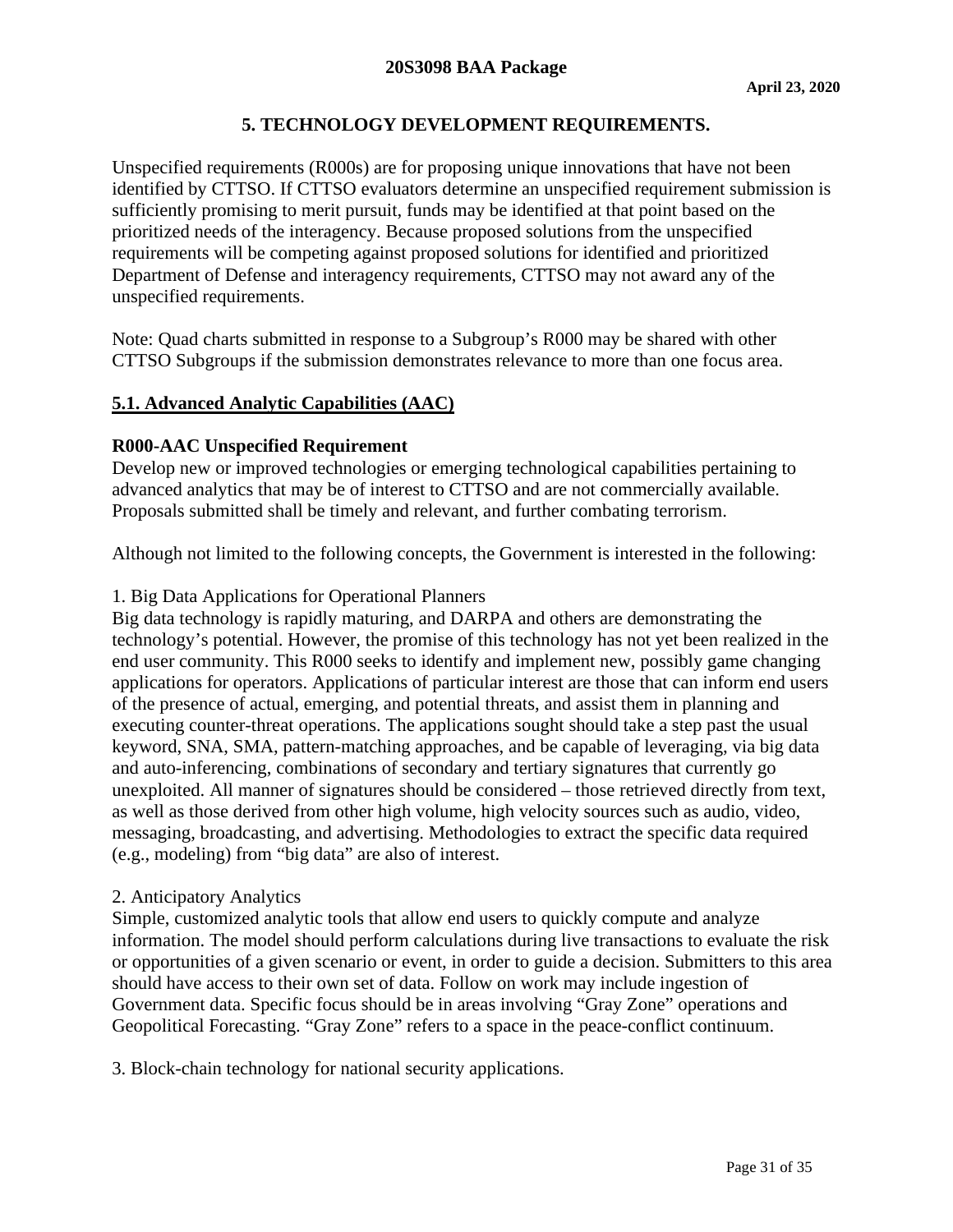A firm fixed price proposal is preferred.

### <span id="page-31-0"></span>**5.2. Chemical, Biological, Radiological, Nuclear, and Explosives (CBRNE)**

### **R000-CBRNE Unspecified Requirement**

Develop new or improved technologies or emerging technological capabilities pertaining to CBRNE detection and protection that may be of interest to CTTSO, but are not commercially available. Areas of particular interest include: crowded place/soft target detection systems for mass casualty threats, such as high throughput portal system, high throughput small-baggage scanners, stand-off person-borne improvised explosive device (PBIED) detection systems; next generation materials for personal protective clothing, novel low-cost reusable respiratory/ percutaneous protection; and methods for chemical and biological material attribution.

Medical applications (vaccines, pharmaceuticals, clinical diagnostics, and syndromic surveillance systems) will not be considered.

A firm fixed price proposal is preferred.

# <span id="page-31-1"></span>**5.3. Improvised Device Defeat/Explosives Countermeasures (IDD/EC)**

#### **R000-IDDEC Unspecified Requirement**

Develop new bomb disposal technologies for operational use in the areas of improvised device defeat, device diagnostics, and robotics and remote means. These capabilities must be of interest to the IDD/EC Subgroup, but not requested as a specified requirement by CTTSO end users. In addition to technology development proposals for U.S.-based end users, the IDD/EC Subgroup has a special interest in low-cost solutions/technology that will be releasable to foreign military EOD elements that could be leveraged to build partnership capacity. Proposed projects must not be commercially available. Proposed projects shall be timely, relevant, and further worldwide efforts for combating terrorism and other threats to national security to counter the use of explosives devices.

A firm fixed price proposal is preferred.

### <span id="page-31-2"></span>**5.4. Investigative and Forensic Science (IFS)**

### **R000-IFS Unspecified Requirement**

Develop an automated detection and classification software capability that runs in batch mode for media exploitation and the triage and retrieval of symbols, weapons, and extensible search targets. The media sources that it must analyze include digital evidence collections, intercepted communications/data streams, body cameras, forensically recovered audio-visual media, and other commonly encountered image and video collections. The objects to be detected may not be well represented in general object labeling problems. For example, the software should be able to detect, classify and analyze objects such as symbols, weapons, insignia, tattoos, and new search items that may be added.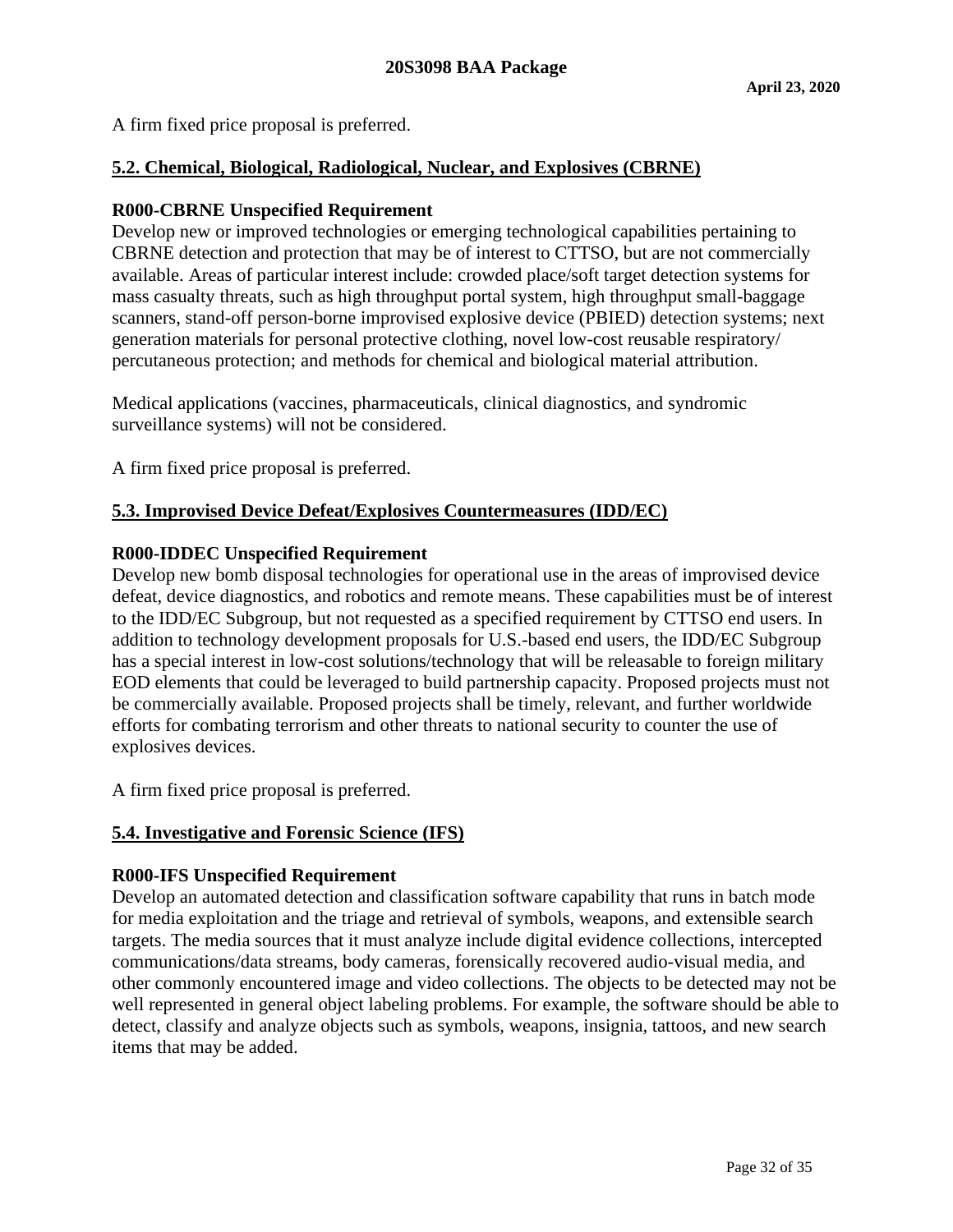#### **20S3098 BAA Package**

The software must include the capability to add additional domain-specific detections classes through retraining with the goal to eventually work as reliably as mature detection tools on objects such as faces and vehicles. Retraining the software model shall allow for the addition of new object classifications with limited class examples and shall require no recompilation or integration of the software.

The submitter should not expect any government provided data or imagery. No proposal shall be accepted that does not grant to the U.S. Government unlimited intellectual property rights to the all data, reports, results, and final deliverables.

A firm fixed price proposal and a 12 to 18 month base contract period of performance are preferred.

#### <span id="page-32-0"></span>**5.5. Irregular Warfare and Evolving Threats (IW/ET)**

#### **R000-IWET Unspecified Requirement**

CTTSO seeks proposals for the research and demonstration of technologies to detect, disrupt, degrade, and dismantle adversarial influence in the U.S. and partner countries. Many areas of the world are plagued by adversaries who survive in some measure due to problems of poor governance, corruption, militant resistance, ethnic conflicts and criminality. The global web of adversary activity requires concepts and technologies that enhance and innovate strategies, and provide actionable insights to respond to evolving threats.

Proposals shall include solutions that not only counter and degrade the ability for adversaries to influence, persuade, and recruit, but also to enhance the ability for operators to achieve mass influence and agility in both the physical and the information environment. These projects shall advance high-technology readiness level (> TRL 6) prototypes, demonstrate new concepts and solutions that reduce risk to the U.S. and partner forces while eroding adversary sanctuaries, motivation, organizations, and enterprises.

A firm fixed price proposal with a 12 to 18 month base contract period of performance is preferred.

#### <span id="page-32-1"></span>**5.6. Personnel Protection (PP)**

#### **R000-PP Unspecified Requirement**

Develop novel solutions to enhance the survivability of personnel to include both military and civilian communities involved in combating terrorism or other national security threats. CTTSO is interested in any innovative technologies or capabilities that will enhance individual protection and survivability, which a vendor believes would be of interest to the Personnel Protection Subgroup. Specific areas of interest for the Personnel Protection Subgroup are listed below but not limited to:

- 1. New materials and or manufacturing techniques to improve ballistic and blast protection
- 2. Reducing the areal density of ballistic materials
- 3. Enhancing mechanical properties of materials for defensive applications
- 4. Metamaterials and their interactions with the electromagnetic spectrum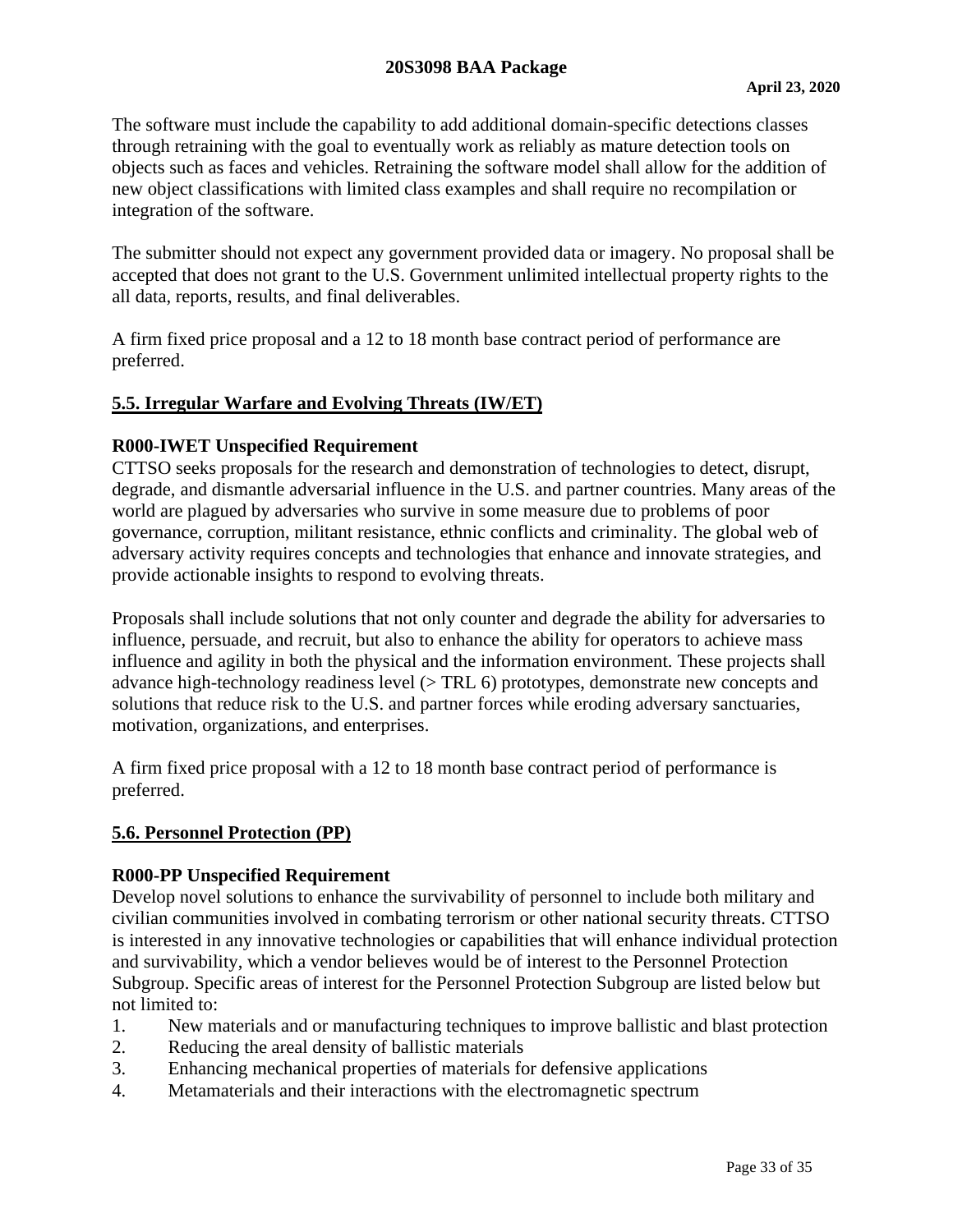5. Novel ways to define material and ballistic characteristics aimed at creating a standardized surrogate test round encompassing prevalent  $7.62 \times 39$  mm mild steel core rifle threats for testing body armor, helmets, and other ballistic-resistant protective equipment.

A firm fixed price proposal is preferred for all submissions. Proposed technologies, not directed toward enhancing personnel survivability and recovery are not desired.

#### <span id="page-33-0"></span>**5.7. Physical Security (PS)**

#### **R000-PS Unspecified Requirement**

Develop new or improved physical security technologies focused on maritime security in the following areas:

1) Novel physical security technologies to protect ships, ports, waterside or offshore maritime facilities and expeditionary advance based operations.

2) Technologies to detect, track, and counter maritime threats including swimmers, divers, unmanned surface vehicles (USV) or unmanned underwater vehicles (UUV).

3) Disruptive and less-lethal capabilities appropriate for countering malign activity by pursuing maritime "gray zone" strategies.

4) Distributable platforms that will enable littoral maneuver.

Proposed projects shall be timely, relevant, to worldwide maritime security threats. Special interest in low cost solutions/technology that will be releasable to foreign military elements that could be leveraged to build partnership capacity. A firm fixed price proposal, possibility of a firm fix incentive contract, with a six (6) to (12) month base contract period of performance. These projects shall be technology readiness level ( $>$  TRL 6) prototypes, demonstrate new concepts and solutions that reduce risk the U.S. end user.

#### <span id="page-33-1"></span>**5.8. Training Technology Development (TTD)**

#### **R000-TTD Unspecified Requirement**

The Training Technology Development (TTD) Subgroup's focus is on addressing the most challenging problem sets associated with developing knowledge, skills, and abilities to deter, defeat, prevent, protect against, mitigate, and respond to combating terrorism and national security threats. This unspecified requirement (R000) seeks solutions to enhance the operational capabilities of our U.S. military, federal law enforcement, and interagency customers involved in combating U.S. adversaries by optimizing performance for significantly improved readiness and mission execution. All submissions shall identify the anticipated end user and/or endorsing organization.

Key areas of interest within TTD Focus Areas are: